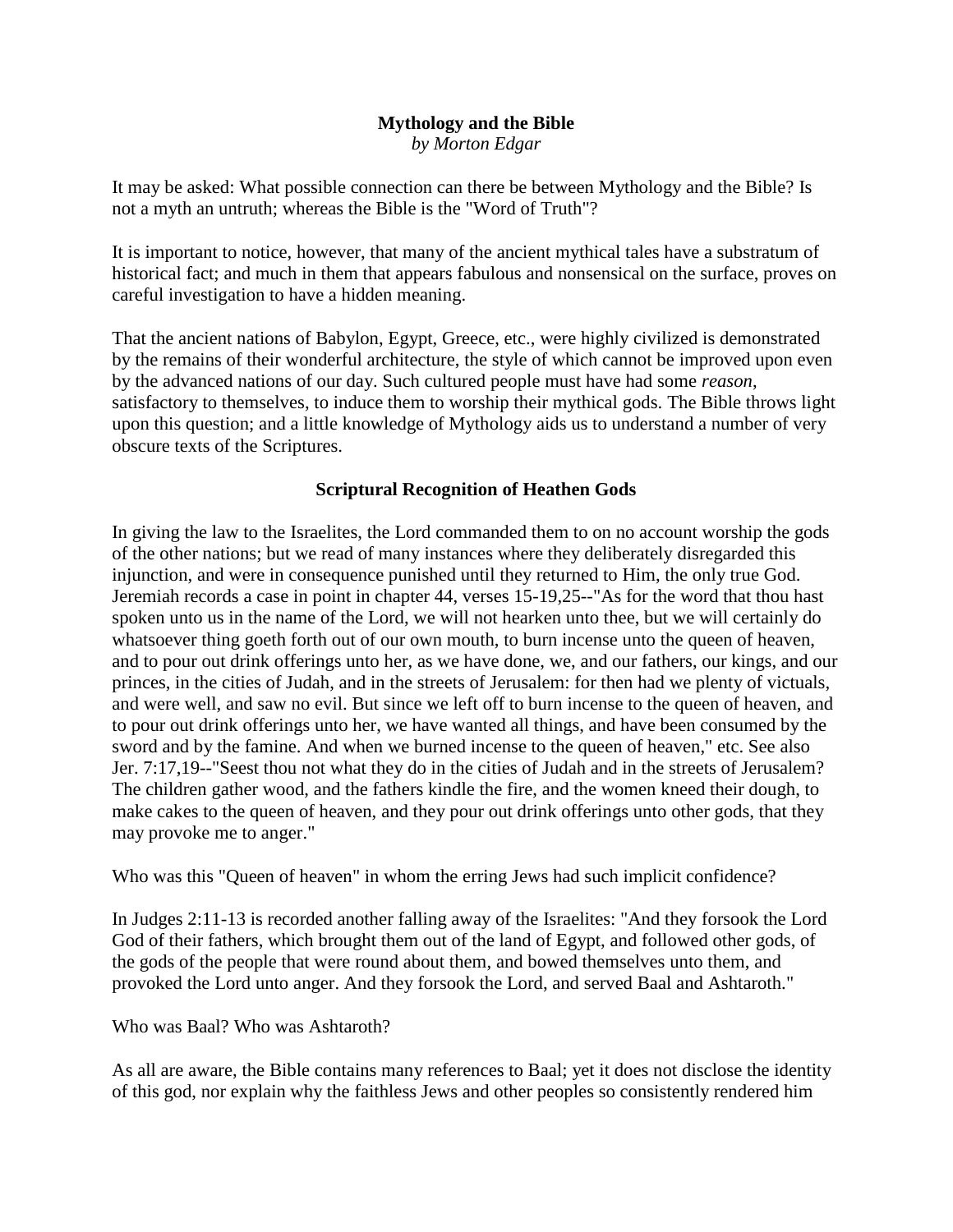obeisance. It is here that we are aided by Mythology, the study of which reveals the fact that the god Baal, and the goddess the Queen of heaven, were universally worshipped under various names and titles. While this is recognized by students of Mythology, it is not so generally realized that these same deities are even now worshipped in our very midst by the adherents of that great idolatrous system which the Scriptures name "Babylon the Great"!

### **The Two Babylons**

History proves that Papacy's adoration of images, dead saints and relics, its holy candles, holy water, etc., and all its vain ritual, are borrowed from heathen sources. Papacy's excuse, as voiced by Cardinal Newman, is that although it is admitted that such things are "the very instruments and appendages of demon-worship," they were, however, "sanctified by adoption into the church." (Newman's *Development*, pp. 359,360) But it is now clearly apparent that the Romish Church has not been justified in adopting heathen customs and practices. For this very reason, Papacy is denominated "Babylon the Great"; the Babylon of old was full of these abominations, and therefore well typified the fallen church of the Gospel Age.

Babylon was the *first* nation or kingdom after the deluge, and by it idolatrous worship was inaugurated.

Comparing Jer. 51:6-8, with Rev. 17:4,5; 14:8, we notice that almost the same expressions are used. In Jeremiah, ancient Babylon is said to have been a golden cup in the Lord's hands, by which all nations were made drunken--drunken with the wine of false religion. In Revelation "Babylon the Great" is called the "Mother of Harlots," the *parent* system, which made all nations drink of her golden cup full of abominations, the wine of false doctrine. As typical Babylon fell, so shall antitypical "Babylon the Great" fall never to rise.

That Babylon was the first nation after the flood is shown by Gen. 10:8-12. This reference, also, furnishes a clue to the origin of the worship of false gods; and by comparing with certain statements in mythological histories we get a further clue to the identity of these deities. We read: "And Cush begat Nimrod: he began to be a mighty one in the earth. He was a mighty hunter before the Lord: wherefore it is said, 'Even as Nimrod the mighty hunter before the Lord.' And the beginning of his kingdom was Babylon, and Erech, and Accad, and Calneh, in the land of Shinar. Out of that land he went forth into Assyria and builded Nineveh," etc. (See margin.)

### **Nimrod the Mighty Hunter, and his Influence in the World**

Why should the Bible make special mention of Nimrod? Because he was the first to become mighty; and even to this day the countries of Babylonia and Assyria are filled with the name of Nimrod. When Moses wrote Genesis, although Nimrod had long since passed away, his name had become a proverb, so that it was a popular saying: "Even as Nimrod the mighty hunter before the Lord." His might lay in the fact of his being a hunter; for we must reflect on the conditions which would obtain in the earth in his day. Only four human pairs were preserved from the waters of the deluge; but many kinds of animals came forth from the ark; and as these animals multipled one can see how the terror of the more ferocious among them would lay hold upon all men. He, therefore, who brought destruction to the tiger, the leopard, the lion, the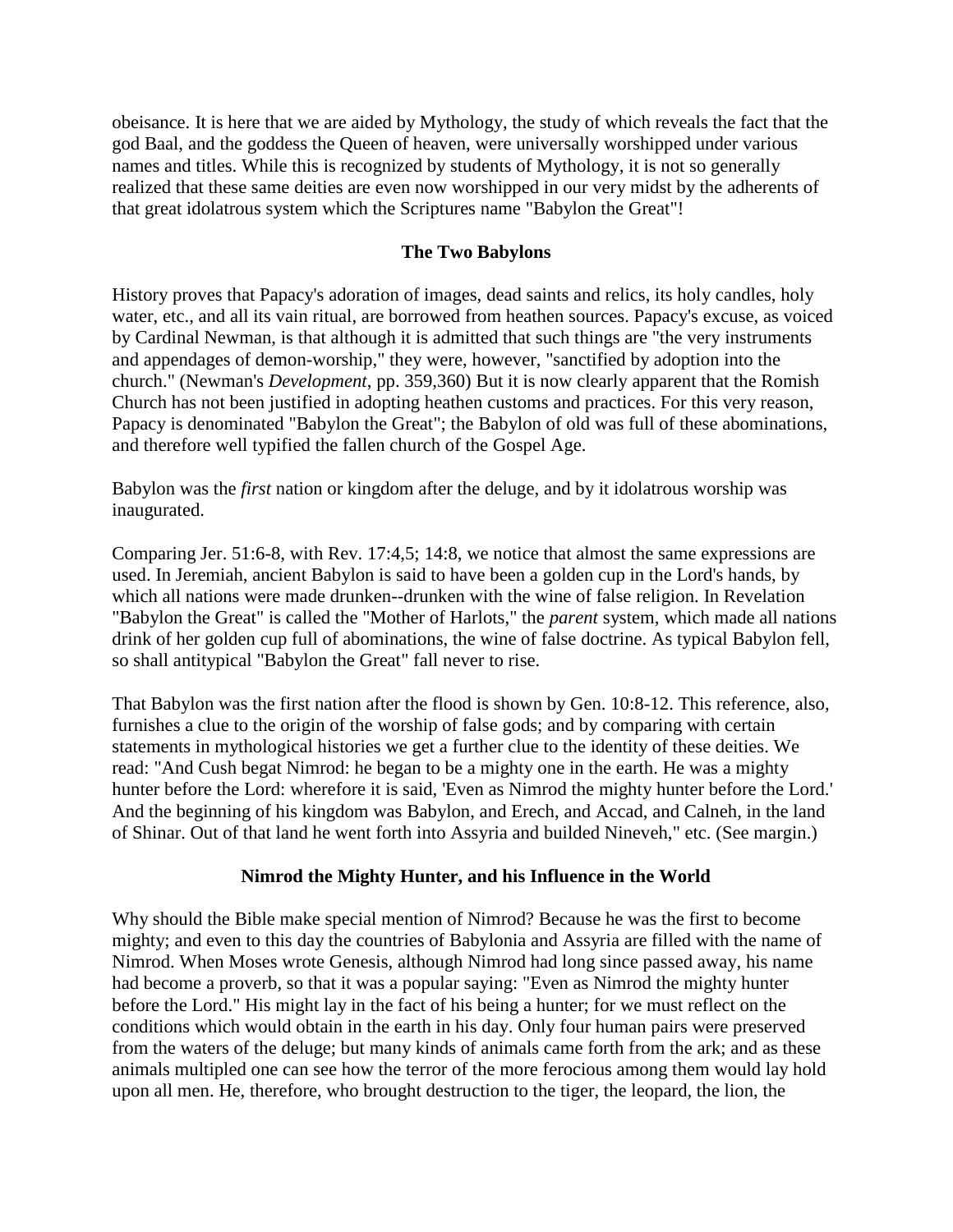python, was regarded as the great benefactor, the man above all others to be honored by his fellows and commemorated by posterity.

The universal popularity of an individual must be a force for good or for evil to the community. Although the Scriptures do not directly allude to the nature of the influence exerted by Nimrod, we may safely infer from the character of his parentage, and from other circumstances, that it was evil. That his grandfather, Ham, had a depraved disposition is proved in Gen. 9:18-25; while in the same connection Shem was given a special blessing because of his purity. (verse 26) Thus we gather that very shortly after the deluge the human race was divided into two camps, one for the Lord and righteousness among whom Shem took the leading part, the other for unrighteousness with Ham as the principal apostate. Of the latter branch of the race Nimrod was descended.

It is improbable, therefore, that the declaration that Nimrod was a "mighty hunter before the Lord" signifies that he in any way sought thus to *honor* the Lord. In such a connection the phrase "before the Lord" rather implies a belittling of the Lord's power to protect His own. Perceiving the menaced condition of the race, Nimrod, trusting to his own prowess, came forward as the bold savior of the world, and becoming a mighty one in the earth attracted men's attention away from the Lord. The natural result of the admiration of a man of Nimrod's character must necessarily have been to destroy reverence for God, and thus lead to the adoration and worship of the creature instead of the Creator. That the world did fall into infidelity shortly after the flood is proved from the first part of the eleventh chapter of Genesis. The great Jewish historian Josephus says in confirmation: "The multitude were very ready to follow the determination of Nimrod, and to esteem it a piece of cowardice to submit to God."--Ant. 1:4:2

We cannot suppose, however, that the saintly few would permit this evil without exerting some effort to stay the downward course, for the Lord's people in all ages from the time of righteous Abel have protested against sin. If the tradition of the Jews be true that Shem was Melchizedec (and the claim seems reasonable and quite in accord with Scripture analogy), then, as "Priest of the most high God" he must have been a very Hercules in the Lord's cause, and a constant check to the evilly disposed.

Thus far we may reasonably infer from the brief references to Nimrod given in the Scriptures. To gain further information about this mighty hunter we require to study the pages of Mythology.

### **Ninus and Semiramis**

In Gen. 10:11, already quoted, we read that Nimrod built the city of Nineveh. This little item of Bible history enables us to identify Nimrod with the king Ninus of classical writings. The name Nineveh literally means "The habitation of Ninus." The historian Apollodorus expressly states that "Ninus is Nimrod." (Apollodori, *Fragm. 68* in Willer, Vol. i, p. 440) In the ancient records of Justin and Diodorus Siculus, Ninus is credited with similar kingly powers as are attributed to Nimrod by the Scriptures. (Justin, *Hist. Rom. Script.*, Vol. ii, p. 615; Diodorus, *Bibliotheca*, lib. ii, p. 63) Ninus was the son, as well as the husband, of Semiramis. According to Eusebius these two reigned as king and queen in the time of Abraham; but the great chronologist Clinton, and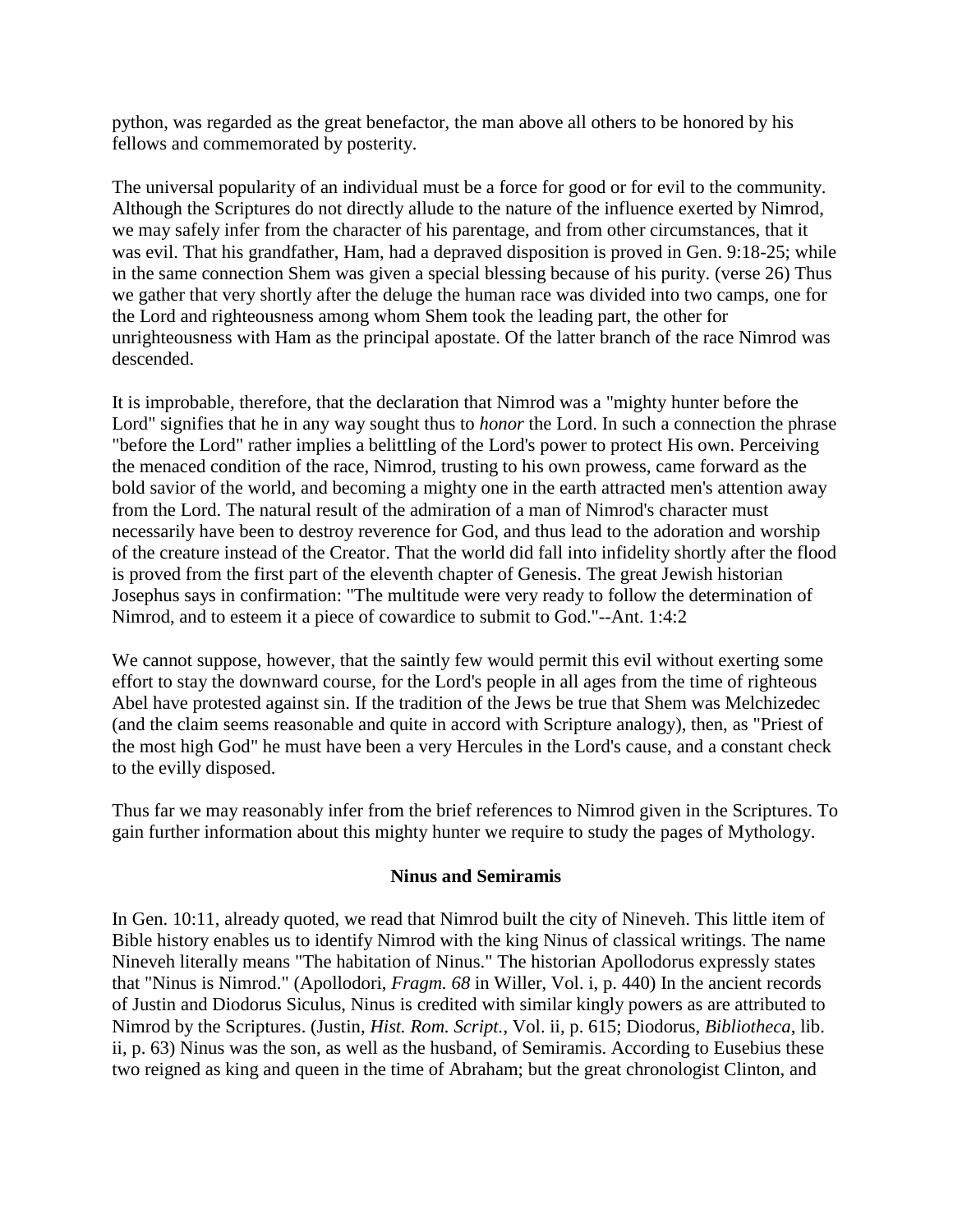the celebrated Excavator and Linguist Layard, both assign an earlier date to the reign of Ninus and Semiramis.

In one of the famous sculptures of ancient Babylon, Ninus and Semiramis are represented as actively engaged in the pursuits of the chase, the "quiver-bearing Semiramis" being a fit companion for the "mighty hunter before the Lord." Diodorus, lib. ii, p. 69

Semiramis was a beautiful but very depraved woman, and it is to her that much of the extravagant and licentious character of the heathen religions has been ascribed. In his work *Inferno*, in the 5th Canto, Dante pictures Semiramis as one of the damned in hell (not purgatory); and he also mentions Ninus in the same connection. Although Dante's "visions" were a figment of his imagination, yet his consigning Semiramis to eternal punishing shows the bad esteem in which she was held.

# **The "Mysteries" of the Heathen Religions**

The Chaldean "Mysteries" can be traced back to the days of Semiramis. It appears that her husband's apostacy was quite open, and consisted mainly in leading men into sensuality, teaching them that they might enjoy the "pleasures of sin" without fear of retribution from a holy God. In his hunting expeditions he was accompanied by troops of women; and by music, games and revelries, and everything that pleases the natural heart, he insinuated himself into the favor of the world. It was after the death of Ninus or Nimrod that the *secret* "Mysteries" were set up by Semiramis and her followers.

Nimrod's death is not noticed in the Scriptures, but there was an ancient tradition that his end was violent. Strange though it may seem, numerous lines of evidence (which we shall investigate as we proceed) prove that it was this very death of Nimrod that constituted the foundational theme of the *Mysteries*.\* Salverte informs us that all who sought initiation into these systems were compelled to drink peculiar intoxicating beverages. This is undoubtedly the origin of Jeremiah's allusion to the golden cup which made all nations *drunken*; for every nation received its idolatrous religion from Babylon.

# *\*Reference to Hislop's, 2 Babylons.*

In all essentials the "Mysteries" of the different nations were the same, each being fashioned after the pattern of the "Mother" nation Babylon. Regarding this Layard says: "Of the great antiquity of this primitive worship there is abundant evidence, and that it *originated* among the inhabitants of the Assyrian plains, we have the united testimony of sacred and profane history. It obtained the epithet of *perfect*, and was believed to be the most ancient religious system, having preceded that of the Egyptians. The identity of many of the Assyrian doctrines with those of Egypt is alluded to by Porphyry and Clemens." Birch, also, says: "The Zodiacal signs...show unequivocally that the Greeks derived their notions and arrangements of the Zodiac [and consequently their Mythology, which was intertwined with it] from the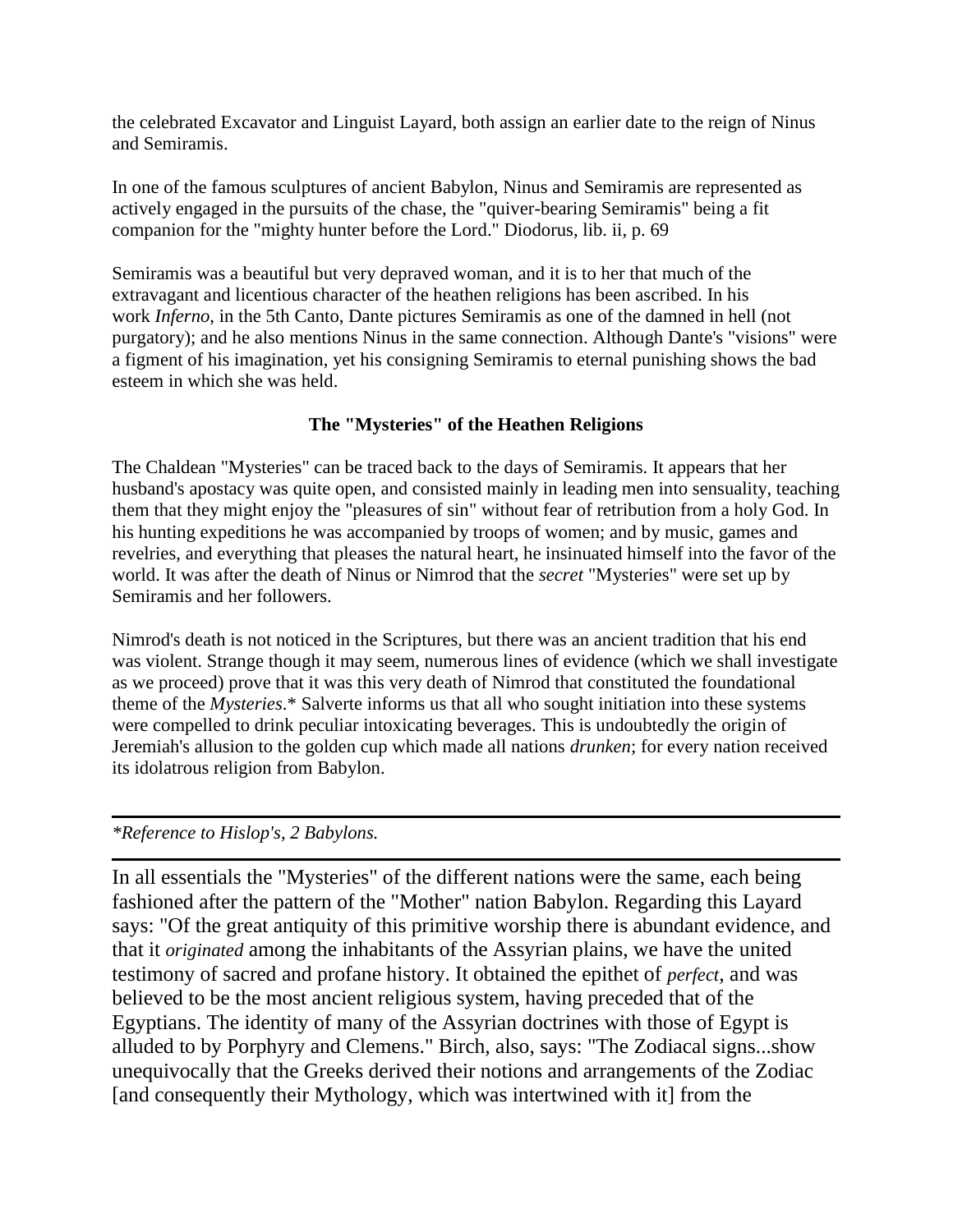Chaldeans. The identity of Nimrod with the constellation Orion is not to be rejected."- -Layard, *Nineveh and its Remains*, Vol. ii, pp. 439,440

We see, therefore, that ancient Babylon was a fitting type of that wonderful "Mystery of Iniquity" of the Gospel Age, called "Babylon the Great." Just as that great system had its small beginning in the days of the Apostles, being alluded to by Paul in 2 Thess. 2:7--"The mystery of iniquity doth already work," and afterwards attained so great dimensions that it has deceived the whole world, so the typical Mystery in literal Babylon also began in a small way, then grew and extended, and latterly became so universal that *all* nations were made "mad," *i.e.*, void of judgment. Only those who worship the *true* God had the spirit of a sound mind.--2 Tim. 1:7

#### **"Mother and Son" Worship**

While in "Babylon the Great," the principal subjects of devotion are the Madonna and her child (said to be the virgin Mary and Jesus), so in typical Babylon the popular worship was extended to a goddess mother and her son, who had their origin in Semiramis and her son Ninus (the Hebrew word for "son" is *nin*). Remembering the religious influence which proceeded from Babylon, we have here the explanation of the universal adoration of the "Mother and Son." In Greece they were worshipped as Ceres the great mother, with the babe at her breast; or as Irene the goddess of Peace, with the boy Plutus in her arms. In Pagan Rome as Fortuna and Jupiterpuer, or Jupiter the boy. In Asia as Cybele and Deaius. In India as Isi and Iswara; and even in Thibet, China, and Japan, missionaries were astonished to find the exact counterpart of the Madonna and her child as devoutly reverenced as in Papal Rome itself.

### **The Egyptian God Osiris was Nimrod**

In Egypt the Mother was worshipped as Isis, and the Son as Osiris, though more often as Horus. Regardling Osiris, Bunsen shows that he was represented as at once the Son and Husband of his mother, and actually bore as one of his titles of honor the name "Husband of the Mother." (Bunsen, Vol. i, pp. 438, 439) This serves to identify Osiris with Ninus who married his own mother. There are many strong proofs that Osiris was Nimrod or Ninus. In some of his forms Osiris was represented clothed in a leopard's skin; and as it is a principle in every religion that the high priest wears the insignia of the god whom he serves, the Egyptian high priest wore a leopard's skin when officiating on all important occasions. This article of apparel was intended to commemorate some outstanding event in connection with the god Osiris; for all the strange clothing and head gear of the heathen gods and priests were signs or symbols intended to convey some meaning to those who were educated to understand them--that is, to the "initiated." We who are initiated into the mysteries of God's glorious plan of the Ages (Mark 4:11), have an understanding of the symbolisms of the garments of the *Jewish* high priests.

The name Nimrod means literally "The subduer of the leopard," being derived from *nimr* "a leopard," and *rad* "to subdue." In these ancient days much significance was attached to names, as students of the Bible are aware. Nimrod's name, therefore, implied that his fame as a hunter rested mainly on the fact that he had discovered the art of training the leopard to aid him in hunting the other wild beasts. A particular kind of leopard, named the cheetah, is used for hunting in India even at this day. When we find that Osiris and his priests are represented arrayed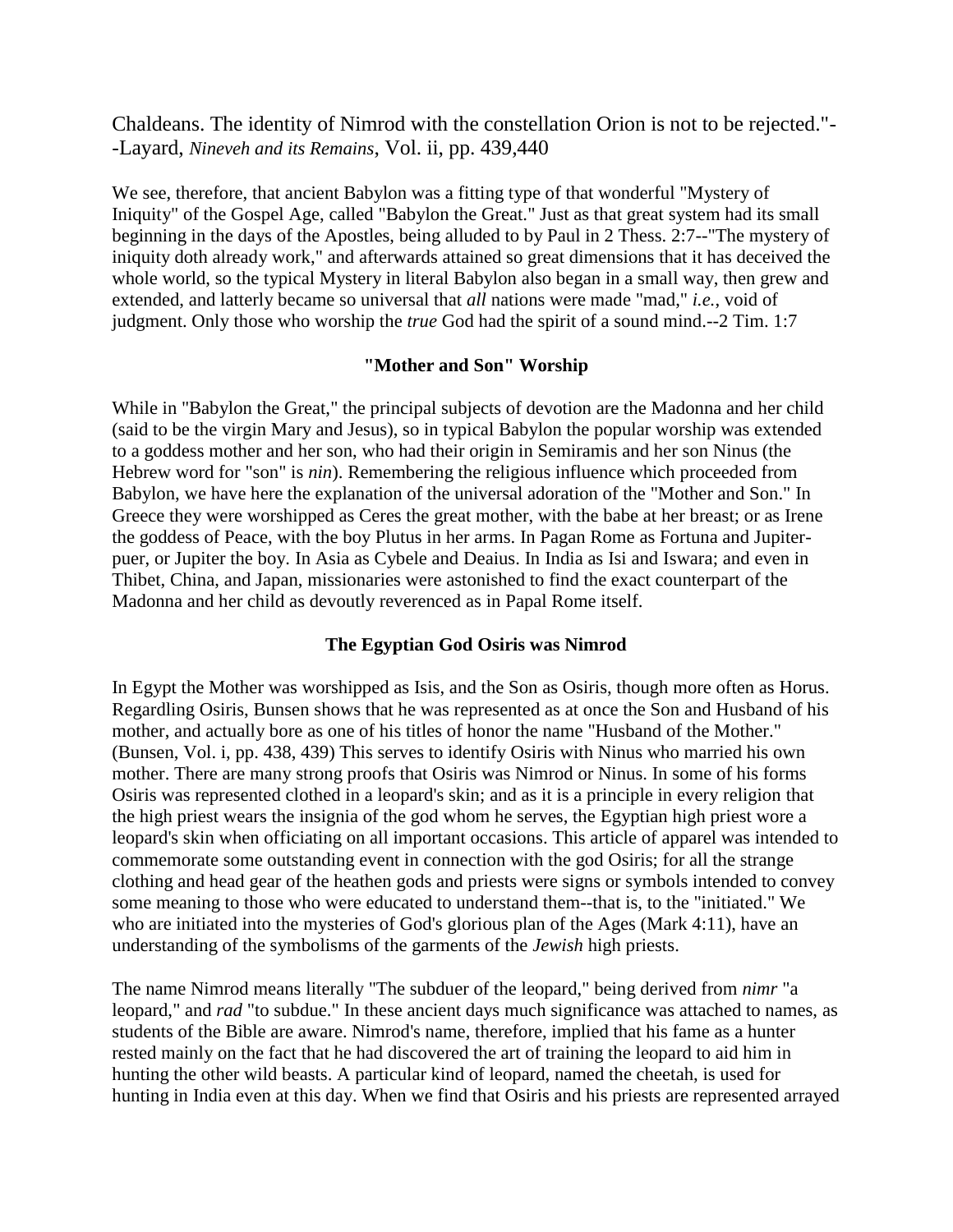in leopard's skins, we may be sure that deep meaning was attached to this costume; we believe that it was intended to convey to the initiates the understanding that their god Osiris was in reality Nimrod, the renowned "Leopard-tamer." It is well known that Nimrod or Ninus, on becoming mighty, extended his dominion, conquering Egypt, in addition to other countries.

Plutarch says there was a tradition among the Egyptians that "Osiris was *black*." (*De Isid, et Os.*, Vol. ii, p. 359) As the Egyptians were dark people themselves, the blackness of Osiris must have been more than ordinary to have called for special comment. In his book of Plates, Belzoni shows a colored drawing of the recognized figure of Osiris, which he copied from the lifesize paintings on the walls in one of the tombs of the kings at Thebes. (Plate V) The face and hands of this figure are jet black. Wilkinson, also, in his 6th volume, shows a figure of Osiris which has the features of the negro; and it is significant that this negro figure of Osiris is clothed in a leopard's skin. Professor C. Piazzi Smyth draws attention to the unmistakable negro features of the great Sphinx near the Pyramids of Gizeh, which idol is pronounced to be a representation of Horus, the son of Osiris and Isis. Horus, however, is only another form of Osiris. This, then, is further identification of Osiris with Nimrod, for Nimrod was black, being the son of Cush, whose name signifies "black." Ham, also, was black; he is the father of all the black races.

The Ethiopians were very black, and this people were descendants of Cush. Eusebius says: "Chus was he from whom came the Ethiopians." (*Chronicon*, Vol. ii, p. 109) Josephus says the same. In the original of Jer. 13:23, the word "Ethiopian" reads "Cushite,"--"Can the Cushite change his skin, or the leopard his spots?" See also Gen. 2:13, margin.

# **Nimrod's Death the Foundational Theme of Heathen Religions**

There are many more proofs of the identification of the Egyptian god Osiris with the Babylonian Nimrod, but those we have mentioned will suffice for our present purpose, namely, to gain information as to the manner of Nimrod's death; for the account of the death of Osiris is well known. Osiris met with a violent death, and that violent death of Osiris was the central theme of the whole idolatry of Egypt. If Osiris was Nimrod, as we have seen reason to believe, that violent death of Osiris which the Egyptians so pathetically deplored in their annual festivals, was just the death of Nimrod.

The account of the death of Osiris as given in the Egyptian *Book of the Dead* (a copy of which is frequently found entombed with mummies), is as follows: While Osiris was absent on a certain occasion, his enemy, who was named Sem, entered into a conspiracy with 72 of the leading men of Egypt to put Osiris to death. The plot succeeded. Osiris was slain, and his body was torn into 14 pieces which were scattered throughout the country. Isis greatly lamented her husband's death, and searched about for the pieces of his body. Wherever she discovered a piece, she buried it and erected a shrine over it.

# **The Patriarch Shem, and his Godly Influence in the World**

Wilkinson shows (Vol. v, p. 17) that Sem was one of the names of the primitive Egyptian Hercules, who was said to have, by the power of God, fought and overcome the giants who had rebelled against heaven. In plain language, this mythical tale simply means that the Hercules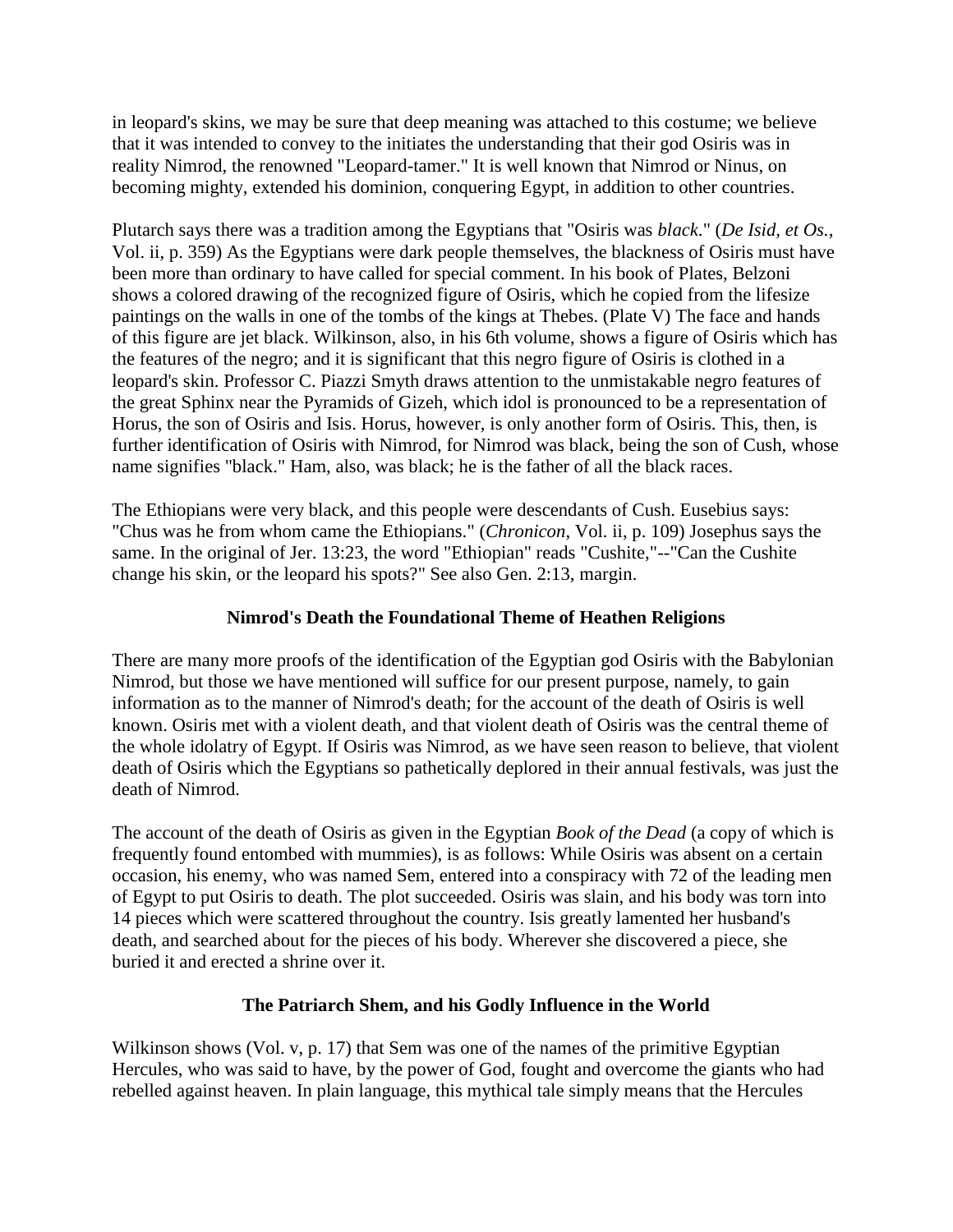Sem or Shem (see Luke 3:36), the great opponent of idolatry, was enabled by the power or spirit of God to so convince the tribunal of 72 supreme Judges of Egypt of the enormity of the offence of Osiris or Nimrod, as to persuade them to condemn and put that "mighty one" or giant to death and to send parts of his dismembered body to the various cities as a solemn declaration in their name, that "whosoever follows the example of Nimrod (Osiris) shall meet with a like penalty." In following this course Shem was acting according to a recognized judicial custom, instances of which are found in the Scriptures.--See Judges 19:29; and 1 Samuel 11:7.

Afterwards, the upholders of the idolatrous religious system of Egypt stigmatized the leader of the "conspiracy" as Typho, or the "Evil One." One of the most noted names by which Typho was called, was Seth. (Epiphanius, *Adv. Hoeres*, lib. iii) The names Seth and Shem are synonymous, both alike signifying "The appointed one."

This persuasive power of Shem, by which he caused the great Nimrod to be condemned to death, was symbolized by the tusks of a wild boar. We read in Mythology that the god Adonis perished by the tusks of a wild boar. Now Adonis is identical with the god Tammuz, and Tammuz with Osiris. (*Kitto's Illustrated Commentary*, Vol. iv, p. 141; Wilkinson's *Egyptians*, Vol. v, p. 3) In Egypt, the pig was the symbol of evil; and as the horn is the ancient symbol of power, being so recognized in Scriptures, the tusks in the mouth of the male pig signifies that it was by the "power of his mouth" that the evil one, Seth, caused Adonis (Osiris) to be put to death. In memory of this deed, the peoples of many countries have caused countless boars to lose their heads in sacrifice to the outraged god. This explains why the boar's or pig's head is even at this day a recognized dish at the Christmas dinner in Britain, though the reason for the custom has long been forgotten. In India, a demon with a "boar's face" is said to have gained such power through his *devotions*, that he oppressed the "devotees" of worshippers of the gods, who had to hide themselves. (Moor's *Pantheon*, p. 19) Even in Japan there seems to be a similar myth.

Thus the righteous Shem, blessed by Jehovah, has been stigmatized and misrepresented in all the heathen religions of the world; while the idolatrous Nimrod who led men away from the true God, and who was justly condemned to death because of his evil deeds, has been exalted to the status of a god himself. This turning of things upside down, however, shall not stand, for Jehovah shall now soon vindicate himself on behalf of his righteous servants.

We are reminded here of what the Egyptian historian Manetho wrote regarding the builders of the Great Pyramid: "There came up from the East, in a strange manner, men of an ignoble race, who had the confidence to invade our country, and easily subdued it by their power without a battle. All this invading nation was styled Hyksos--that is, Shepherd Kings." He adds that this people afterwards departed for Judea and built there a city named Jerusalem. The head of these Shepherd Kings has been recognized as the patriarch Shem, and Shem as Melchizedec, king of Salem. (Heb. 7:1,2) It is certainly quite in keeping with the exalted methods of this "king of peace" that he *subdued* the Egyptians *without a battle*, persuading them only by the spirit or power of God to close their idolatrous temples and do his bidding. (See *Great Pyramid Passages*, Vol. i, pars. 4-6.) It shows how wonderful was the godly influence which this venerable king and "priest of the most high God" exercised in the early stages of the "present evil world." He was indeed a fit type of Christ in the Millennial Age, whom God sware would be a "Priest forever after the order of Melchizedec." (Psa. 110:4) In face of such great power for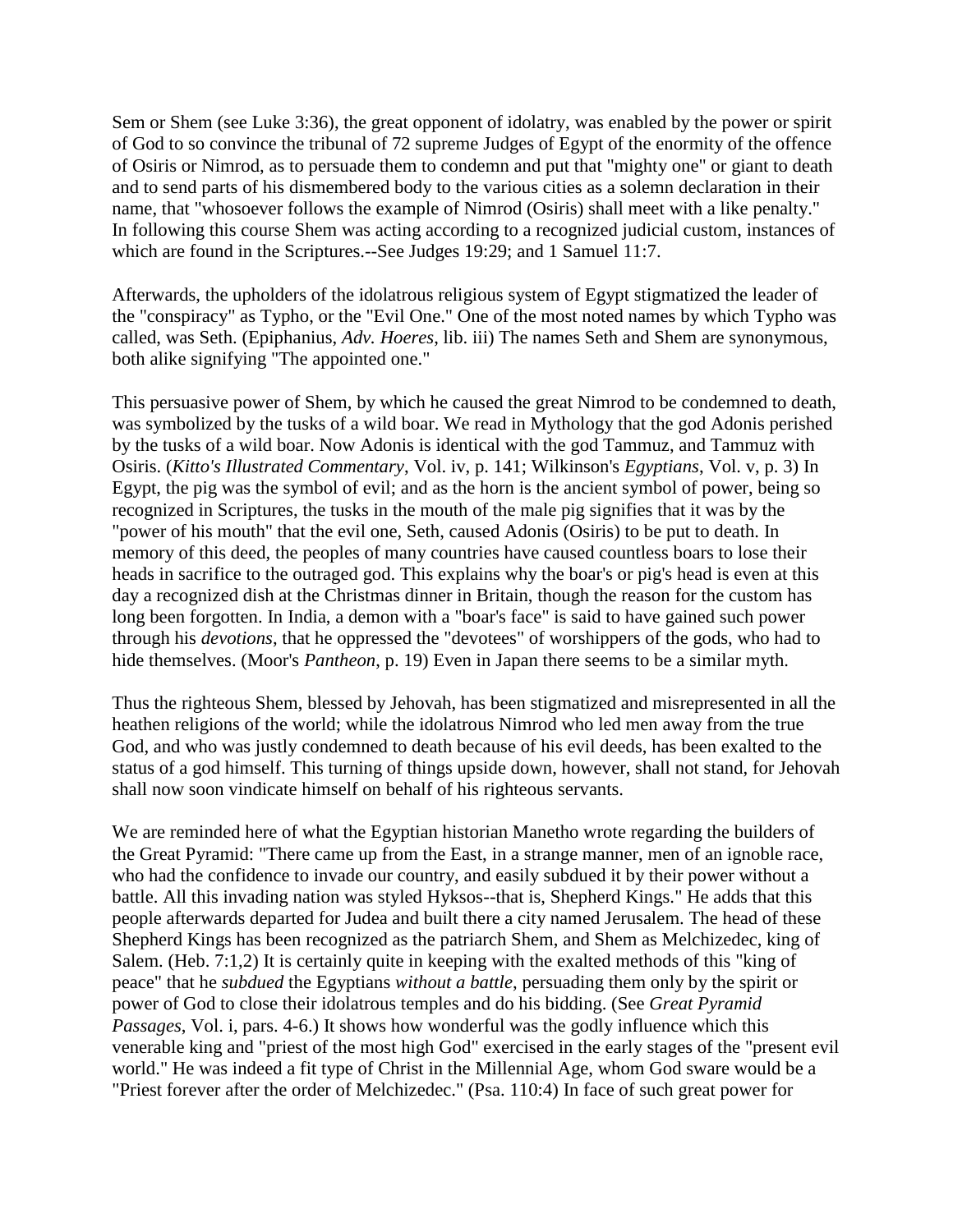righteousness, one can see how the iniquity instigated by Satan, the "god of this world," would require to be very warily conducted. Hence the term "mystery" or "secret," of iniquity.

### **The False "Seed of the Woman**

When the mighty Nimrod was violently put to death in the midst of his career, great indeed must have been the lamentation among his followers. Semiramis would, naturally, experience the greatest grief and loss. She had shared with him his kingdom and glory, but now all this honor had suddenly come to an end. Semiramis, however, was a woman of unbounded ambition, and she by no means intended to quietly step aside without a bid for fame on her own account. That she succeeded in making a name for herself is fully attested by the pages of ancient history. A most daring suggestion was advanced which she seized upon and resolutely carried out--namely, that she should claim that her dead son was none other than the promised "seed of the woman" who had been destined to bruise the serpent's head, and who, in doing so, was to have his own heel bruised! Formerly her son had been honored as the mighty hunter and benefactor of the world; but though he was now dead she would declare that he had risen and had been deified, and thus have him worshipped as a god!

We say that this bold scheme was *suggested* to Semiramis, for who could have instigated such an imposition except the "father of lies"? That "old serpent," Satan, caused the fall of mankind through his lying suggestion to Eve (Gen. 3:1-6), and he now attempted to frustrate Jehovah's glorious plan of redemption by introducing his false Messiah, a lying counterfeit of the true. In consequence of this the whole world has been led astray, and few indeed have had the privilege of knowing God and Jesus Christ whom He sent. Only those who have been *initiated* into the mystery of God by means of the enlightening action of the Holy Spirit, have been able to discern the true Messiah. (Matt. 16:15-17) We are rejoiced to know that the time is not now far distant when the poor deceived world will have its eyes opened and recognize its true Redeemer, and when the people will shout: "Lo, THIS is our God; we have waited for him, and HE will save us." (Isa. 25:9) Satan has taken advantage of the religious element in man, and by his blinding lies has directed the world's worship to himself, becoming in very deed the "god of this world." (2 Cor. 4:4) He had said in his heart "I shall be like the Most High," and he sought to follow out this desire in every possible way. But he shall be "cut down to the ground" in the Lord's due time (Isa. 14:12-17); and Jesus Christ, who did not seek to be equal with God, but made himself of no reputation and was obedient unto death, shall be highly exalted and given a name which is above every name, that at the name of *Jesus* every knee shall bow in adoration and worship. (Philippians 3:6-11, *Diaglott*) "Exalt him that is low, and abase him that is high," is the principle on which God works.

The patriarchs, and the ancient world in general, were acquainted with the story of the temptation in Eden, and they knew that the seed of the woman was ultimately to destroy the tempter. Because of this, and because of the innate wickedness of the hearts of men (Jer. 17:9), Satan was able to foist his counterfeit "Seed of the woman" upon the world. We *know* that this is so, for there is hardly a people on earth whose mythological religion does not contain reference to the "Seed" brusing the head of the serpent. Referring to this phrase of the religions of the heathen countries, Wilkinson (Vol. his p. 395) says: "The evil genius of the adversaries of the Egyptian god Horus [Osiris in another form] is frequently figured under the form of a snake, whose head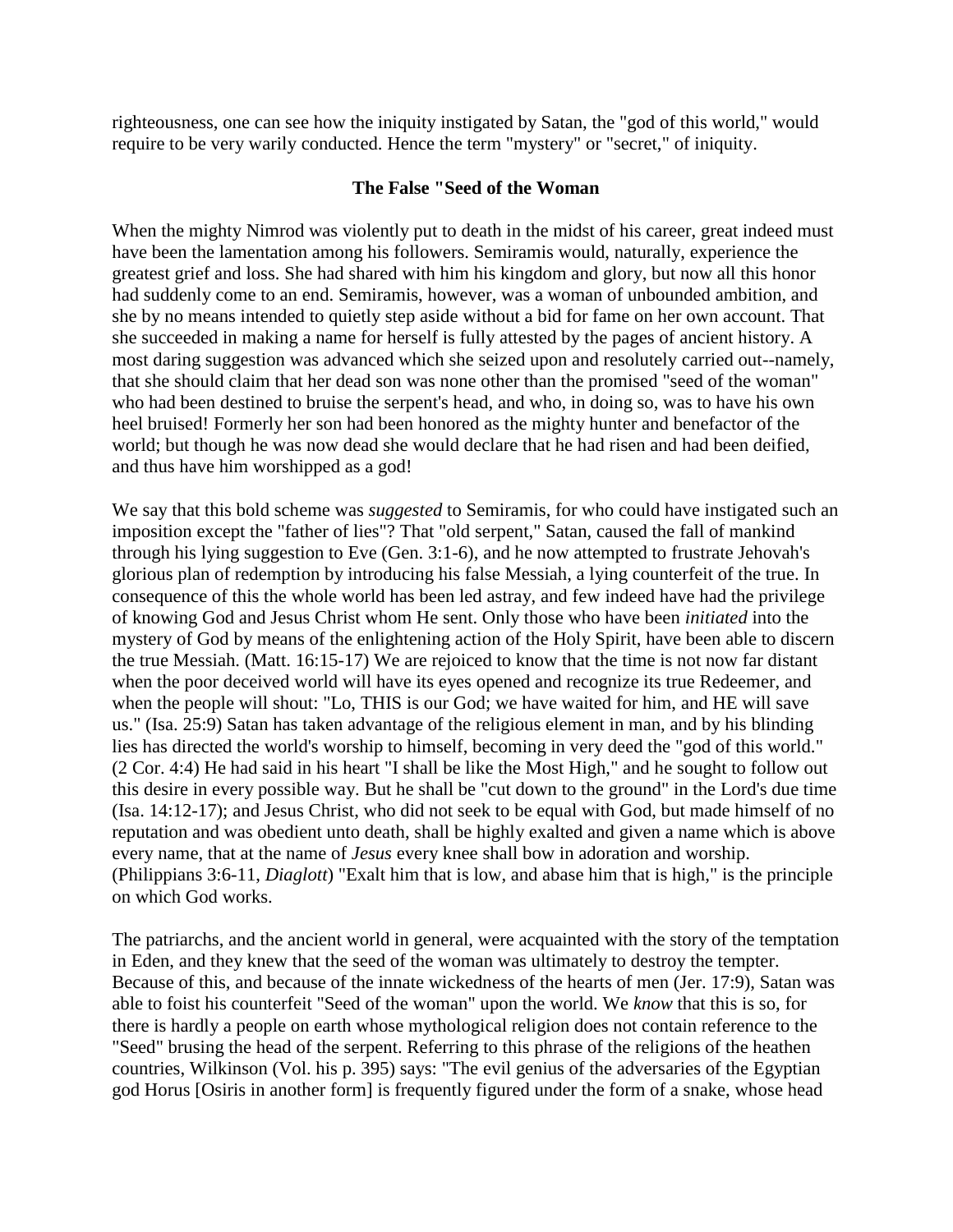he is seen piercing with a spear. The same fable occurs in the religion of India, where the malignant serpent Calyia is slain by Vishnu, in the avatar [incarnation] of Crishna. The Scandinavian deity Thor was said to have bruised the head of the great serpent with his mace. The origin of this may be readily traced to the Bible." The Greeks, also, represented their god Apollo as slaying the serpent Pytho; and Humboldt shows that the Mexicans had the same belief concerning their god Teod: "The serpent crushed by the great spirit Teotl, when he takes the form of one of the subaltern deities, is the genius of evil--a real Kakodaemon." (*Mexican Researches*, Vol. i, p. 228) When examination is made of these various myths, it is found that in almost every case the serpent-destroying god dies as the result of injuries received in the combat, thus showing that the Pagans knew that it was by dying that the promised Seed was to destroy the adversary.

In the above quotation from Wilkinson, it will be noticed that he attributes to the Bible the knowledge which the Pagans had of destroying the serpent as the incarnation of evil; but he no doubt means that this knowledge may be traced to *the account* of the temptation in Eden, which afterwards appeared in the Bible. The Bible as we have it, of course, did not begin to be written till after the Exodus of the Israelites from Egypt, 1615 B.C. Long before this date (The Exodus was 857 years after the flood) the false religions of Babylonia, Egypt, and the other countries were fully set up, originating, as we have said, with Semiramis and her followers. In the midst of all this idolatry, however, the Lord always had his faithful few--Noah, Shem, Abraham, and others being specially mentioned. It was because the worship of the false Messiah was in full operation in Egypt and in the other countries, that Jehovah repeatedly warned his people, the Jewish nation, against following them. Bowing down to "sticks and stones" was in reality the worship of the dead. These images enslaved the minds of those who served them, giving a seeming actuality to beings who did not exist; for the "gods" whom they represented were in their graves, and are still waiting for the resurrection in the Millennial reign of Christ.

#### **The "Image of Jealousy"**

We have already mentioned the fact that the popular subjects of worship in every nation have been the "Mother and Son," images of whom were everywhere set up. Even the Jewish nation was for a time guilty of worshipping the Babylonian goddess with the false Seed in her arms, for one of her images is evidently referred to by Ezekiel (8:3) when he says: "And the spirit lifted me up between the earth and the heaven, and brought me in the visions of God to Jerusalem, to the door of the inner gate that looketh toward the north; where was the seat of the image of jealousy, which provoketh to jealousy." This image of the "Mother and Son," erected as the result of the jealousy of Satan against the coming *true* Seed of the woman, provoked God to jealousy because it misdirected the devotion of His people, to whom He had said: "Thou shalt have no other gods before me. Thou shalt not make unto thee any graven image...Thou shalt not bow down thyself to them nor serve them: for I the Lord thy God am a jealous God." (Ex. 20:3- 5) In Egypt the "Mother and Son" were worshipped as Isis and Osiris, whose very names signify "the woman" and "the seed"; for Isis is the Greek form of *H'isha*--the woman; and Osiris is read on the Egyptian monuments*He-siri*--the seed.

#### **The "Deification" of Nimrod**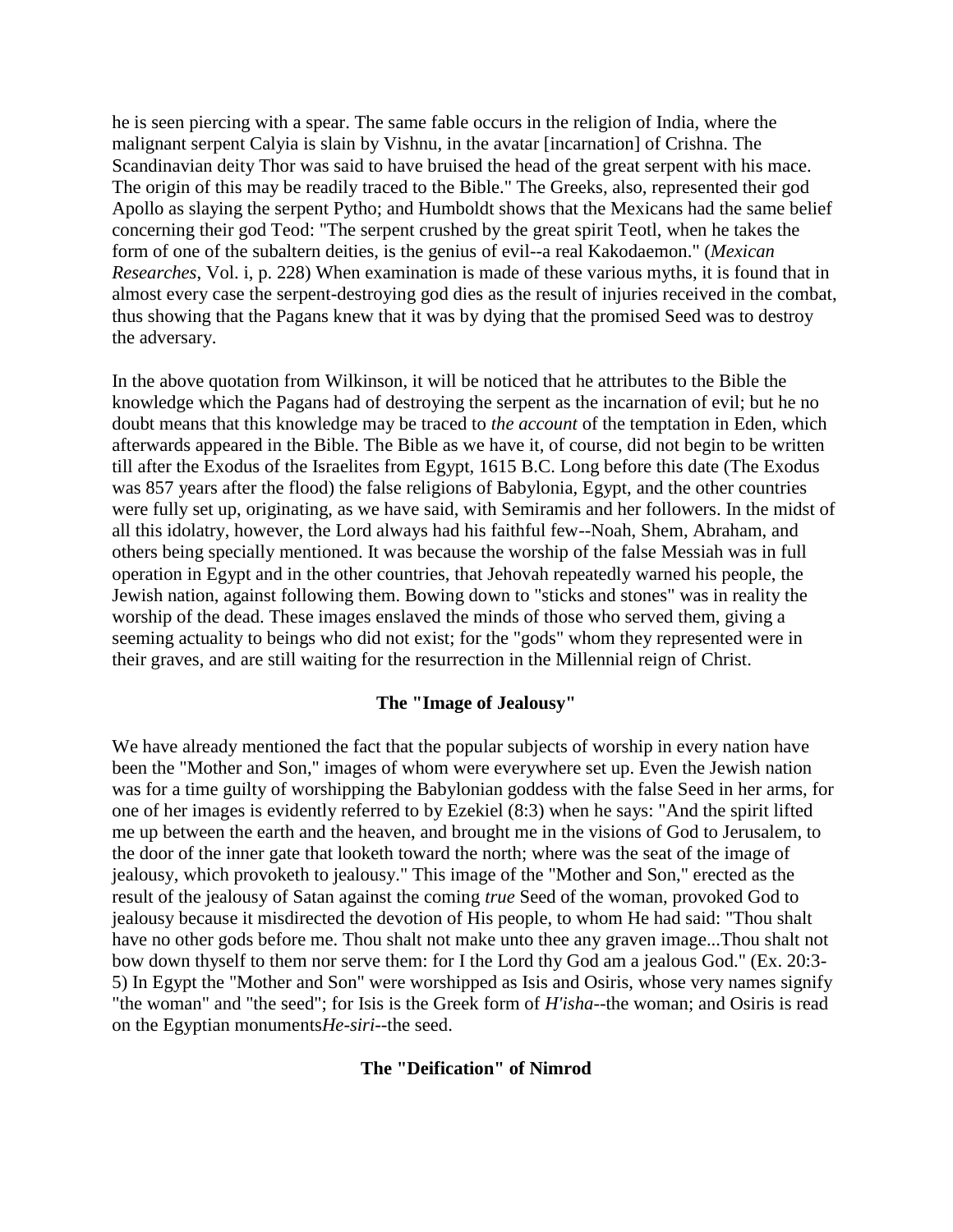The mythical story in Egypt of the deification of Nimrod by Semiramis is to the effect that Isis, who was a great enchantress and had much knowledge of "magical ceremonies," instructed Horus and a number of his "followers" to perform a series of operations in connection with the burial of his father, which had the effect of raising Osiris from the dead, and of establishing him as king in Amenti, *i.e.*, the "Hidden Place," or the other world (*Fourth Sallier Papyrus* in the British Museum.--Although Horus was the son of Osiris, he was merely another form of Osiris himself, being a new incarnation of that god).

Thus, by following Satan's lie, that the dead are not dead, Semiramis and her deluded followers caused others to believe that Nimrod was not now dead, but that he had been resurrected, and had become a god and should be reverenced as such. But it is evident that if this advanced form of idolatry was to become established, it was indispensable that it should be inaugurated in secret, and be operated with extreme caution; for the terror of execution, lately inflicted on one so mighty as Nimrod, was too real to be ignored. This, then, was the beginning of that iniquitous system of "Mystery" which has been so farreaching in its desolating effects, and which the Lord used as a type of that still greater "desolating abomination," the mystic "Babylon the Great" of the Gospel Age.

The very nature of the "Mysteries" gave great facilities for imposing on the senses of those who were being "initiated." It is well known that magical arts were invented by the Chaldeans. Epiphanius, after considering the evidences open in his day, pronounced it as his opinion that it was "*Nimrod* that established the sciences of magic and astronomy." (*Adv. Hoeres*, lib. i, tom. i, Vol. i, p. 7 c) All the fertile resources of magic, therefore, were employed by Semiramis and her intimate followers, to give color to the lying deceptions of those Mysteries of which she was the originator. But notwithstanding all the care and precautions of the conductors of these ceremonies, enough has leaked out to enable us to gain a clear insight into their character.

Candidates for initiation were made to pass through the ordeal of the confessional, and were required to swear by binding oaths to maintain the secrecy of the system they were desirous of entering. After thus surrendering themselves implicitly to the priests, they were anointed with "magical ointments" which introduced into their bodily systems such drugs as tended to excite their imaginations and add to the power of the indispensable intoxicating drinks, that they might be prepared for the visions and revelations that were about to be made to them. Wilkinson, describing the experiences of those undergoing the process of initiation, says: "Strange and amazing objects presented themselves. Sometimes the place they were in seemed to shake around them; sometimes it appeared bright and resplendent with light and radiant fire, and then again covered with black darkness, sometimes thunder and lightning, sometimes fearful noises and bellowings, sometimes terrible apparitions astonished the trembling spectators." (*Egyptians*, Vol. v, p. 326) Then, at last, the great hidden god was revealed to them in such a manner as to allay their fears and call forth their admiration and blind affections. It was easy for those who controlled the Mysteries, having discovered scientific secrets which they jealously preserved in their own exclusive keeping, to give the ignorant initiates what might seem ocular demonstration that Nimrod who had been slain, and for whom such lamentations had been made, was again alive, and now encompassed with heavenly glory. Thus the whole system of the secret "Mysteries" of Babylon introduced by the help of magic (sham miracles), was intended to glorify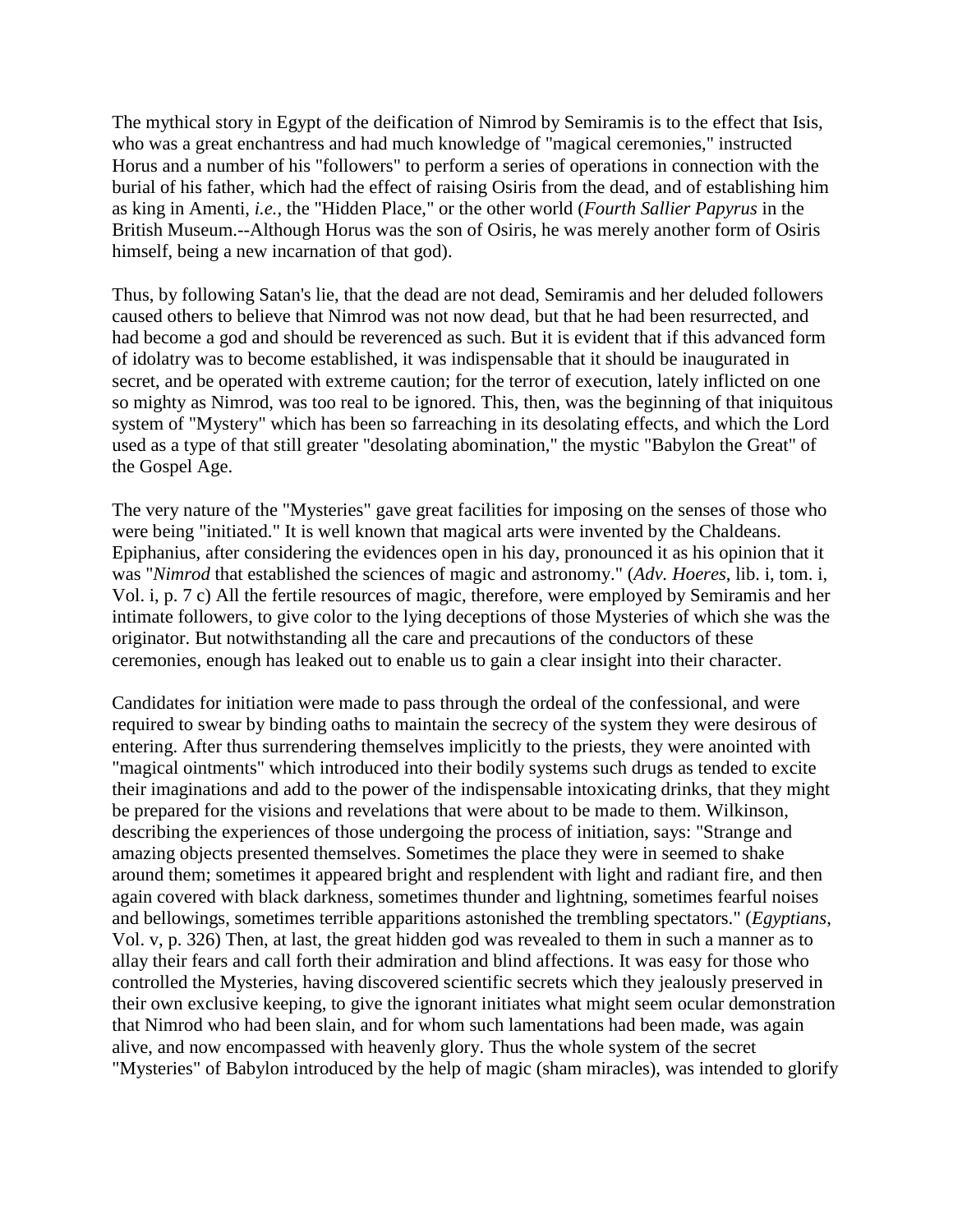a dead man; and when once the worship of one dead man was established, the worship of many more was sure to follow.

In this way Nimrod became the "father of the gods," being said to be the first of "deified mortals." As such he was worshipped under the titles of Kronos and Saturn. Saturn was the god of the Mysteries, the name itself signifying "the Hidden one." He was revealed to the initiated, but *hidden* to all others.

# **The Identity of the Greek God Bacchus**

Another of the names under which the deified Nimrod received honor was Bacchus. In Greece, Bacchus was symbolically represented by a spotted fawn, which animal was intended in the figurative language of the Mysteries to covertly identify Bacchus with Nimrod. The name of the fawn in Greece was "Nebros," which signifies "the spotted one," while the name of Nimrod, as known to the Greeks, was "Nebrod," and is so translated in the Greek translation of the Hebrew Scriptures-*-i.e.*, the Septuagint. It will be remembered that Nimrod gained much of his success as a hunter by training the leopard to assist him in the chase. The skin of the fawn was intended to suggest the spotted leopard. The custom of wearing the skin of fawn appears to have been imported from Assyria direct, for some sculptures excavated in Nineveh show a god bearing a spotted fawn in his arm, in such a way as to indicate that the animal is to be regarded as a symbol. (Vaux's *Nineveh and Persepolis*, chap. viii, p. 233) Leopards were employed to draw the car of Bacchus; and he himself was represented clothed with a leopard's skin as were also his priests, although sometimes the skin of the fawn was substituted.

The Greek Bacchus and his priesthood, therefore, were in this respect similar to the Egyptian Osiris and priesthood. Herodotus, the father of history, always speaks of Osiris as being Bacchus (lib. ii, cap. 42), and so also does Diodorus, who says: "Orpheus introduced from Egypt the greatest part of the mystical ceremonies, the orgies that celebrate the wanderings of Ceres, and the whole fable of the shades below. The rites of Osiris and Bacchus are the same; those of Isis and Ceres exactly resemble each other, except in name." (*Bibliotheca*, lib. i, b. 9) This is an additional proof that Bacchus and Nimrod are the same, for we have already seen that Osiris was Nimrod.

The ivy, so conspicuous in all Bacchanalian celebrations, was an express symbol of Nimrod. The Greek word for ivy is "Kissos"; and Kissos was one of the titles of Bacchus. (Pausanias, *Attica*, cap. 31, p. 78) Now, the name of the descendants of Cush was pronounced in Greece "Kissioi." (Strabo, lib. xv, p. 691) The ivy branch carried by the votaries of Bacchus, therefore, signified to the initiated that Baachus was the "branch of Cush" *i.e.*, Nimrod, the son of Cush. This also accounts for one of the titles of the Greek god Apollo--"Kisseus Apollon." It serves to identify Apollo with Nimrod (among other proofs), meaning literally "The Cushite Apollo."

From Anacreon (p. 296) we learn that another of the titles of Bacchus was "Aithiopais," which means "the son of Aethiops." We have already pointed out that the Ethiopians were descendants of Cush, and therefore Aethiops must have been Cush himself.-See Hab. 3:7, margin.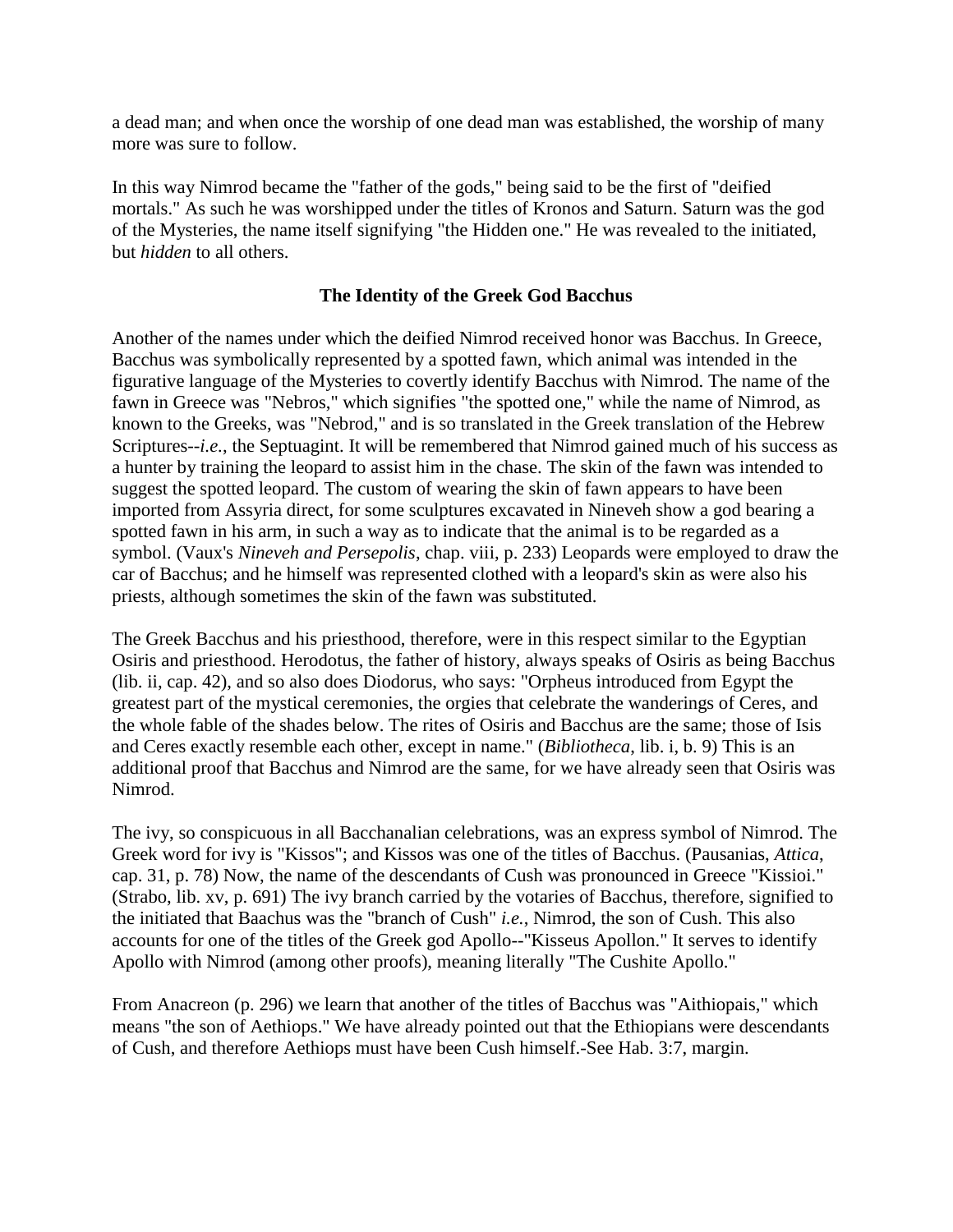The literal meaning of the name Bacchus is "the lamented one," being derived from Bakhah "to weep" or "lament." Hesychius (p. 179) says that among the Phoenicians "Bacchos means weeping." The Hebrew word used in the Bible for weeping and lamenting is Baca, or Bakah. (See Psa. 84:6, where the word Baca appears untranslated--"valley of Baca," should read "valley of weeping.") On certain mystical Bacchanalian festivals a spotted fawn was torn in pieces, and great lamentations were made. Photius tells us the significance of this ceremony: "The tearing in pieces of the nebroi [or spotted fawns] was an imitation of the suffering in the case of Dionysus" or Bacchus. (Photius, *Lexicon*, pars. i, p. 291) Thus the great lamentations which followed the violent death of Nimrod (Nebrod), when his body was torn into 14 pieces by the judges of Egypt, was annually commemorated by the various nations. The backsliding women of Israel wept for the death of the false Messiah under the name of Tammuz, in memory of the wailing of Semiramis for the death of Nimrod: Ezek. 8:13, 14, reads: "Turn thee yet again, and thou shalt see greater abominations that they do. Then he brought me to the door of the gate of the Lord's house which was toward the north; and, behold, there sat women weeping for Tammuz." It is significant that these women sat at the north gate, the same place as the seat of the "image of jealousy" mentioned in verse 3. Tammuz is identified with Osiris, and is therefore the same as Bacchus.--Wilkinson's *Egyptians*, Vol. v, b. 3; c. xiii, p. 10

When Jesus, the true Messiah and Savior of the world, was being led to death, we read that the women "bewailed and lamented him." But Jesus rebuked them and said: "Daughters of Jerusalem, weep not for me, but weep for yourselves, and for your children."--Luke 23:27,28

The reason why Bacchus is commonly understood to be the god of wine, drunkenness and revelry, is because of the effect which the mysterious beverages and ointments had upon his devotees. The uninitiated merely saw the after effects, but did not understand the true import of these Bacchanalian orgies, which were claimed to be for "the purification of souls." (Servius, in *Georg.*, lib. i, Vol. ii, p. 197) The "elevating" effect which the process of anointing, etc., had upon the initiates of the false religions, is manifestly a miserable counterfeit of the godly joy experienced by those who, on being anointed with the Holy Spirit, gain an understanding of the glorious truth as it shines in the face of Jesus Christ. (1 Cor. 2:9-16) The Apostle says: "Be not drunk with wine, wherein is excess; but be filled with the Holy Spirit; speaking to yourselves in psalms and hymns and spiritual songs, singing and making melody in your heart to the Lord." (Eph. 5:18,19) To the worldly, the exhilarating and joyful effect which the Holy Spirit has upon those who newly come into the light of God's Truth seems to be the result of intemperate drinking, or due to insanity. Many of us have had the experience of being thus misjudged. So also were the members of the early Church at Pentecost misrepresented, some of the bystanders mockingly saying: "These men are full of new wine." (Acts 2:1-18) But we care nothing for this, because we know that "the natural man receiveth not the things of the spirit of God: for they are foolishness unto him: neither can he know them, because they are spiritually discerned."--1 Cor.  $2:14$ 

Not only was the anointing of the Holy Spirit counterfeited by the false religions, but nearly every virtue and exalted office was ascribed to the false savior of the world that belongs to Jesus Christ. Without doubt this is the reason why Satan, the "god of this world," by counterfeiting the truth as nearly as possible, has had so great hold upon the hearts of mankind. The Apostle says: "The whole world lieth in the wicked one." We know that the great Papal system, well named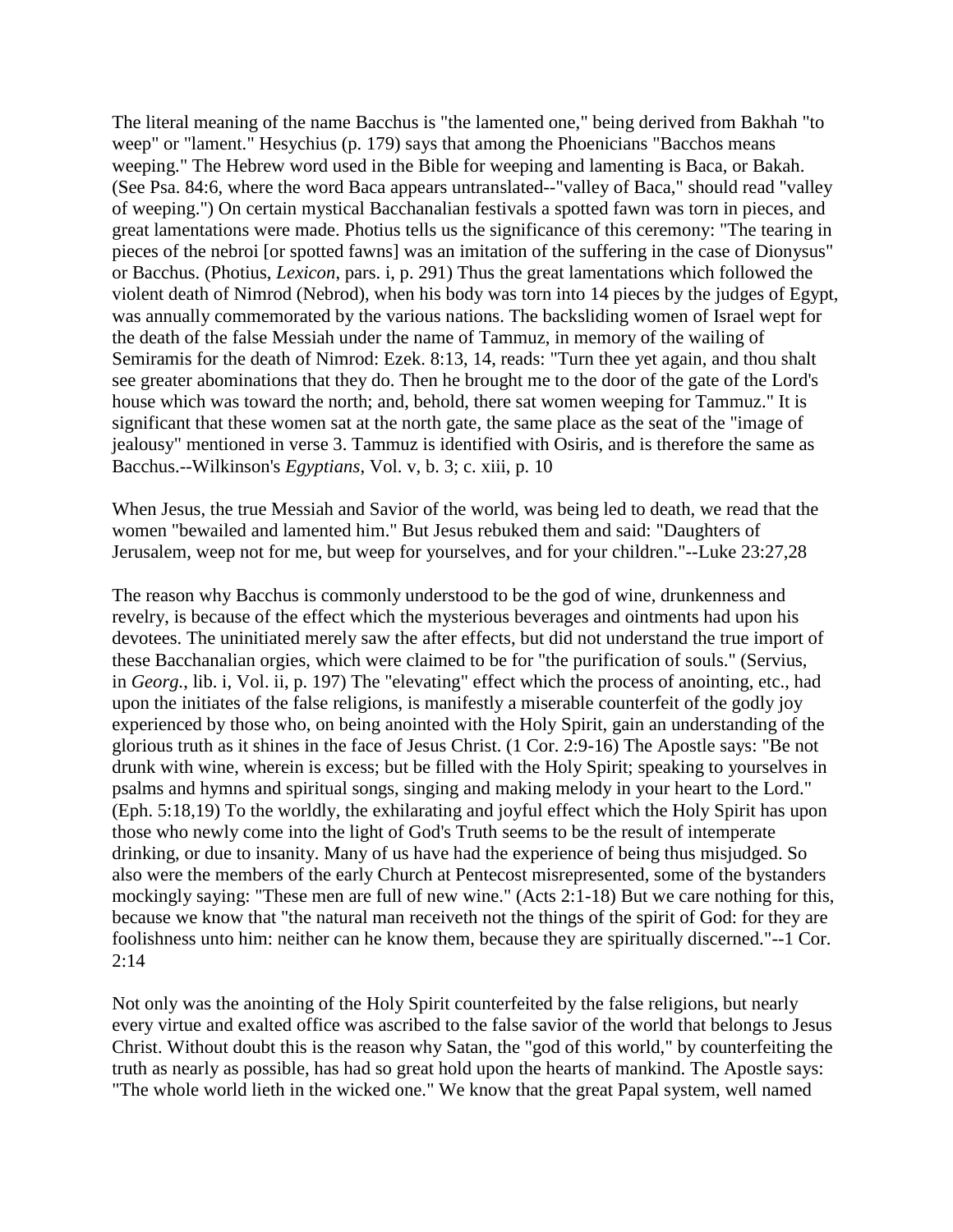Satan's Masterpiece, has been a wonderful counterfeit of the glorious Millennial reign of Christ; and now we see why it was denominated by our Lord "Babylon the Great," because it was the antitype of that iniquitous system which originated in Babylon of old. Just as Satan tried to frustrate Jehovah's plan of redemption, by forestalling the Millennial reign of Christ with his false Papal Millennium, during which the Popes have successively reigned as king of kings, and lords of lords; so he also sought to becloud the purpose of God by forestalling the advent of Jesus Christ, by bringing in his false Messiah. It was claimed that the death of Osiris (that is, of Nimrod) was sacrificial, submitted to for the benefit of the world.

### **Osiris the False Savior**

The monuments of Egypt show that the worship of Osiris dates from the earliest times, and that he was regarded as the "god-man who suffered, died, rose again, and reigned eternally in heaven." He was the "King of eternity, lord of the everlastingness, the prince of gods and men, the god of gods, king of kings, lord of lords, prince of princes, the governor of the world, whose existence is everlasting." (*Papyrus of Ani*, Plate 1, in the British Museum) Osiris was the god who made men and women to rise from the dead, and bestowed upon them everlasting life. He was the resurrection itself.--*Guide to the Egyptian Collection in the British Museum*, p. 139

We have already seen that, after the death and mutilation of the body of Osiris, the man-god of Egypt, by Seth (Shem), Horus the son of Osiris, assisted by a number of beings who were called the "followers of Horus," performed a series of magical rites whereby the rejoining of the limbs of the god was effected, and he revived. The Egyptians argued: "Certain ceremonies were performed by Horus on the body of Osiris, and he was mummified, and as a result he rose to everlasting life; we therefore will have the same cermonies performed over *our* dead bodies, that we also may live again." This seemed to have been the reasoning which originated the practice of mummification. The Egyptians firmly believed that if the body was not preserved after death future life was impossible. They therefore endeavored above all things to insure that their mummies would have perfect protection, spending large sums of money on intricate tombs, etc., so that it may truthfully be said that this people expended more upon the dead than upon the living. It demonstrates how "void of judgment" they were, and how deceived by Satan; for how could the preservation of their poor bodies secure for them a future life! We are reminded of the Apostle Paul's ridicule of some who were evidently arguing like the Egyptians: "Thou fool, thou sowest not that body that shall be!"

It is important to notice that in their elaborate religious system, the idea of *repentance* never entered the minds of the Egyptians. With them the commission of sin was regarded merely as a breach of the ritual law of the community, and could be atoned for by certain payments, after which the law breaker considered himself free from all obligation, real or moral. In the Coptic, which is the neartest to the ancient language of Egypt, there is no word for "repentance"; the translators were obliged to transfer the *Greek* word itself into the Coptic version of the New Testament. As all heathen religions are essentially the same, this manifests a vital difference between them and the *true* religion; for *repentance* from sins is the first step in the work of salvation, as declared by the Apostle Peter when he addressed the assembled Israelites in the temple: "*Repent* ye therefore, and be converted, that your sins may be blotted out." (Acts 3:19)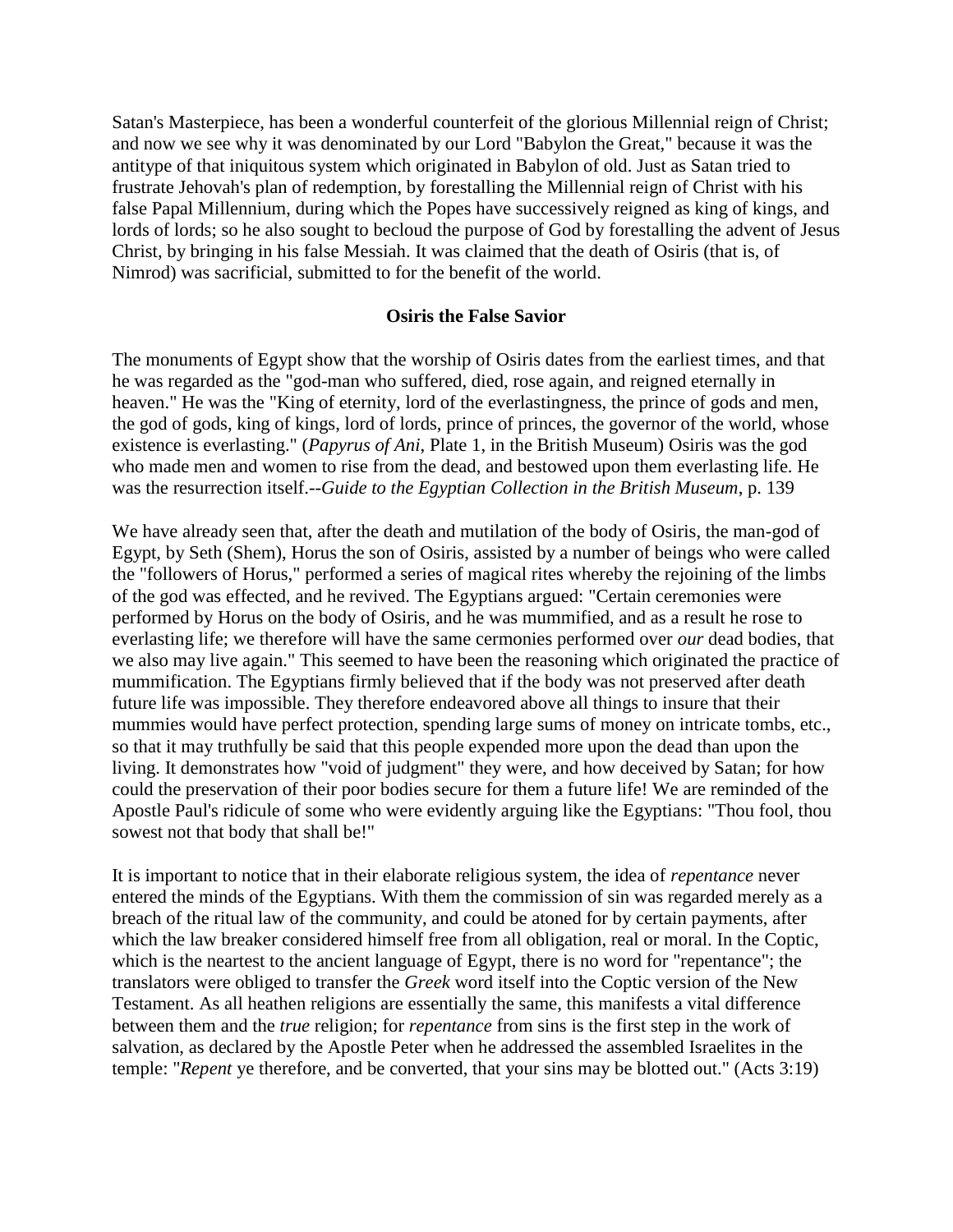The Papal Church follows the lead of its ancient type in disannuling the need for repentance from sins, and atonement by the blood, by instituting "indulgences" and the "sacrifices of the mass."

### **Origin of the Yule Log and the Christmas Tree**

One of the titles of the false Messiah was Baal-berith, which means "Lord of the Covenant," and as such he is referred to in Judges 8:33--"And it came to pass, as soon as Gideon was dead, that the children of Israel turned again...and made Baal-berith their god." It is now recognized that the 25th day of December, although called "Christmas-day," is not the true day of the birth of our Lord Jesus. The beginning of October is more nearly correct for his birth as a man, and April for his birth as a new creature. But the 25th day of December was originally observed by heathen countries far and wide, in honor of the supposed birth of their false Messiah (Wilkinson's *Egyptians*, Vol. iv, p. 405); and it was in order to conciliate them, and to swell the number of the nominal adherents of Christianity (so called), that the same festive day was adopted by the Apostate Church, giving it only the name of Christ. The Christmas tree so common at this day, was equally common in Pagan Rome and Pagan Egypt. This is the reason why "Babylon the Great" adopted it, for there is no command in the Scriptures requiring the followers of Christ to observe the day of his birth by Christmas tree celebrations. Briefly--the putting of the "Yule log" into the fire on Christmas eve, and the appearance next morning of the Christmas tree laden with gifts, represented the consuming of the great god who, like the log, had been cut in pieces, and his after birth in newness of life as the "Branch of God," or the Tree that brings gifts to men. The Egyptians used the palm for their Christmas tree, but the people of Pagan Rome used the fir, because the fir tree covertly symbolized the risen god as the Baalberith of old Babylon; for Baal-berith--"Lord of the Covenant," differs only one letter from Baalbereth--"Lord of the *Fir tree*."

# **The God Saturn, and Bull Worship**

The mystical symbol of Osiris was the young Apis bull or calf, Apis being another name for Saturn, the *hidden* one. The Apis bull was also known as *Hap*, which in the Egyptian language means "to conceal." In the Chaldean language *Hap* means "to cover." (*Guide to the Egyptian Collection in the British Museum*, p. 131) We now see why the Jewish nation made and worshipped the image of a calf soon after leaving Egypt under Moses, claiming that this was the god who had delivered them out of bondage, meaning, of course, that Osiris whom the calf represented was the god. A figure of the Apis bull in a covering resembling the spotten skin of the leopard, is illustrated by Col. Hamilton Smith. (*Biblical Cyclopaedia*, Vol. i, p. 368) Attention has already been drawn to the significance of the leopard's skin, which identifies Osiris with Nimrod, the "subduer of the leopard." Isis was represented by a cow, called the cow of Athor, which is well known to be a spotted cow.--Wilkinson, Vol. iv, p. 387, and Vol. vi, Plate 36

The bull was the express symbol of Nimrod, being the hieroglyphic which showed him as the "mighty one" and "lord of the chase." In Assyria the word for "bull" signifies also a "ruler" or "prince"; and it was for this reason that the mighty kings of Babylonia and Assyria, who succeeded and imitated Nimrod the first king, were represented by great human-headed bulls. These bulls, also, have wide expanding wings, to show that not only was the king himself a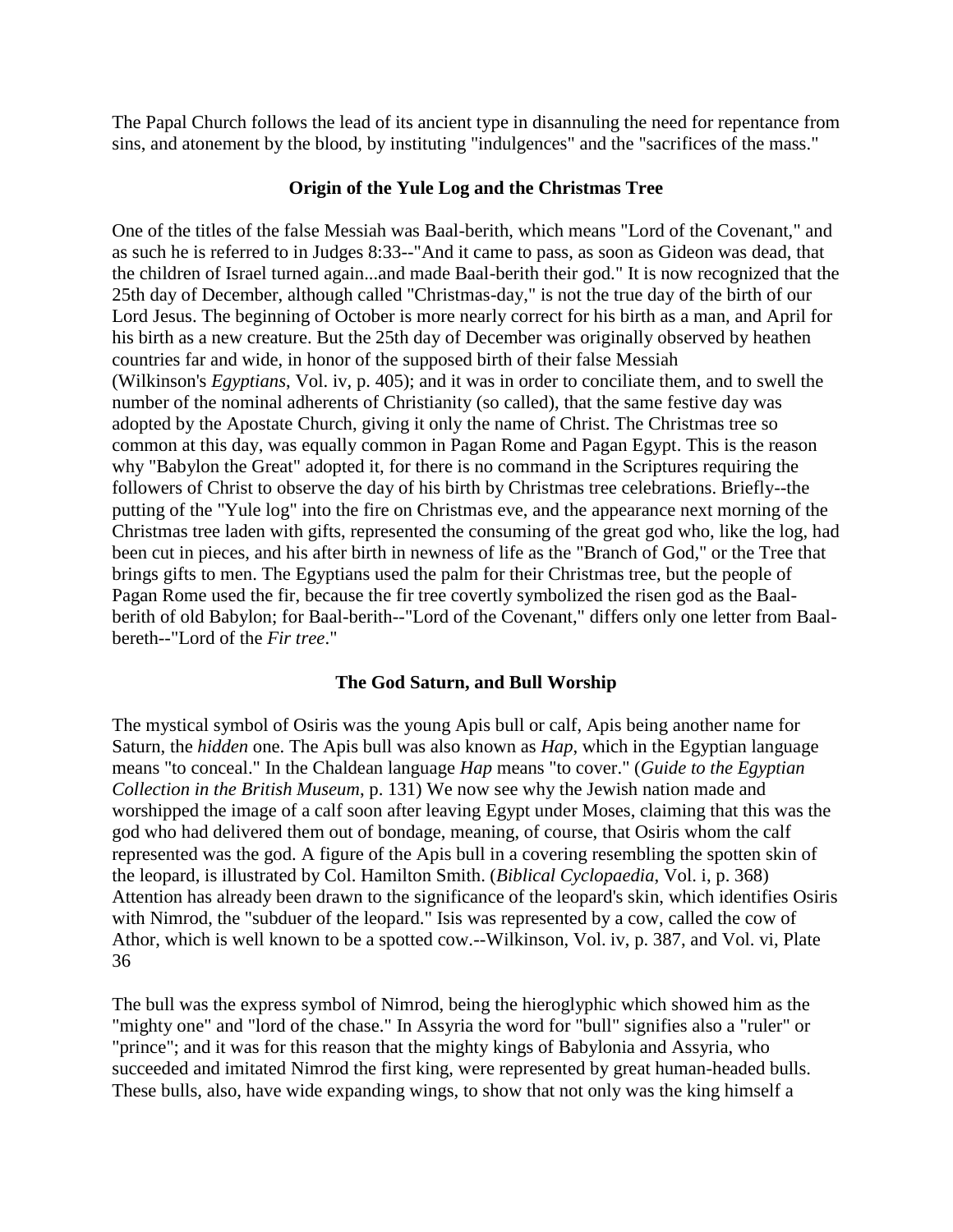mighty one, but that he had "mighty ones" under his command. Nimrod and his followers are the mighty ones or "giants" who are spoken of in Mythology as having "rebelled against heaven." The Hebrew word for "mighty one" in Gen. 10:8 is "Gheber" (this same word is translated "giant" in Job 16:14). A synonym for Gheber is "Abir"; but "Aber," pronounced nearly the same as Abir, is the word for "wing." Thus, "Baal-abirin" means "Lord of the mighty ones," while "Baal-aberin" means "lord of the wings," or "winged one." (The word *abir* occurs in Judges 5:22--"the pransings of their *mighty ones*;" while *aber* is found in Isa. 40:31--"They shall mount up with wings as eagles.") There is allusion to the "wings" of an Assyrian king in Isa. 8:6-8.

As the horn is the ancient symbol of power, these Assyrian bulls, though human-headed, nevertheless show horns curving round their headgear. The reason why the horn is used as a symbol of kingly authority and power appears, from certain sculptures discovered by Layard when excavating Babylon, to be directly owing to Nimrod's prowess as a great hunter. In a woodcut in his *Nineveh and Babylon*, page 605, Layard shows the Assyrian Hercules (that is, "Nimrod the Giant" as he is called in the Septuagint version of Genesis) without weapons attacking a bull. Having conquered the bull, he sets its horn on his head as a trophy of victory, an evidence of his great power in being able to overcome so strong an animal. Thus crowned he is now represented as encountering a lion, the king of beasts. This accounts for the ancient custom among Eastern nations of kings and chiefs wearing horns on their heads as evidence of their power and authority. (Smith's *Bible Dictionary*, Art. "Horn")

#### **The Satyrs and the God Pan**

In the Armenian version of the *Chronicle of Eusebius*, Ninus stands first in the list of Assyrian kings. This agrees with the Scriptural notice of Nimrod, who is said to have been the first to become mighty, and to have had the first kingdom. According to Pherecydes, Kronos or Saturn was "the first before all others that ever wore a crown." (Tertullian, *De Corona Militis*, cap. 7, Vol. ii, p. 85) Here is therefore an additional proof that Kronos or Saturn was Nimrod. It explains why the Greek Bacchus was represented as wearing horns, and why he was frequently addressed by the epithet of "Bull-horned." (*Orphic Hymns*: Hymn 1i, *To Trietericus, Greek*, p. 117) Apollo, whom we have seen is likewise identified with Nimrod, is addressed in the *Orphic Hymns*, as the "Two-horned god." (*Hymn to Apollo*) The companions of Bacchus were called Satyrs, and are said to have "danced along with him." (Aelian *Hist.*, p. 22) The Satyrs were *horned* gods; and knowing the identity of Bacchus, it is easy to see that his companions the Satyrs were really the "mighty ones" over whom Nimrod was lord. It is generally agreed that the god Pan was the head of the Satyrs. Now, Satyr is just another form of the word Satur or Saturn-"the Hidden one." Pan was therefore the first of the Satyrs or *hidden* ones. When Nimrod or Osiris was put to a violent death as the result of the judicial condemnation of the 72 leading men, it produced great terror among his followers who immediately *hid* themselves, hence the derivation of the word *pan-ic*- extreme or sudden fright. Referring to the effect which the slaying of Osiris by Typho (Seth or Shem) had upon his followers, Plutarch says: "The first who knew the accident that had befallen their king, were the Pans or Satyrs who lived about Chemmis; and they, immediately acquainting the people of the news, gave the first occasion to the name of *Panic Terrors*."--*de Isid.* s. 13

### **Devil Worship**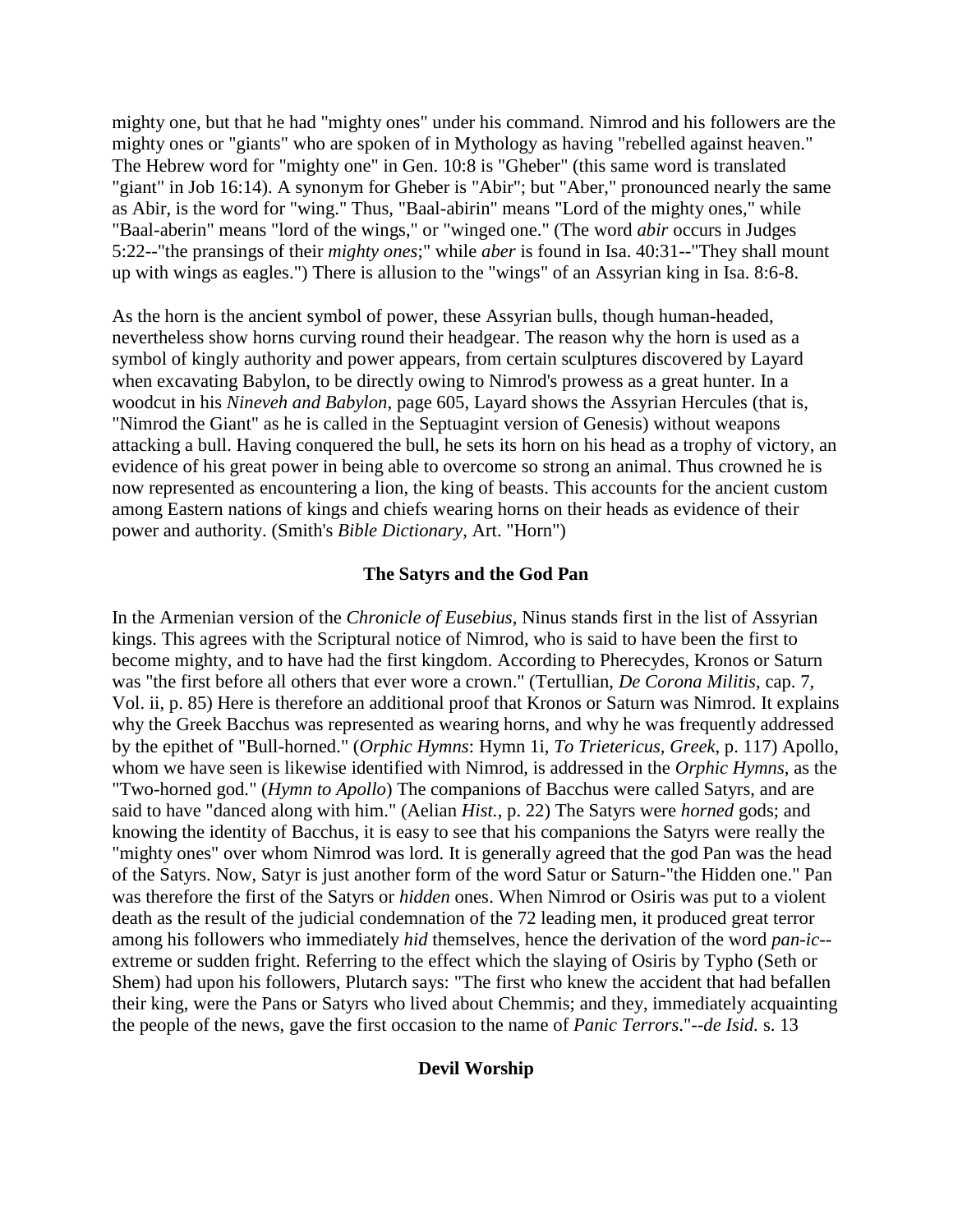It is from the name Kronos that the English word "Crown" is derived; and the familiar spiked crown which adorns the heads of European monarchs still conveys the idea of the horns of the ancient Eastern kings. Plutarch says that "the Romans looked upon Kronos as a subterranean and infernal god." (Vol. ii, p. 266) In Ausonius, also, we read that "Saturn is not among the celestial, but the infernal gods." (*Ecolog.* i, p. 156) Pluto, also, is called the "god of hell"; and this name has the same significance as Saturn, meaning "the Hidden one"; for Pluto is derived from Lut "to hide," which with the Egyptian definite article prefixed becomes "P'Lut." Both Wilkinson (Vol. iv, p. 63), and Bunsen (Vol. i, pp. 431, 432) show that Osiris in Egypt was the "king of hades," or Pluto. Hades, as we all know, is the "hidden state." Actually, however, Pluto or Saturn was none other than the incarnation of the Devil, who hid himself under the disguise of the serpent when he caused the fall of man in the garden of Eden, and who has hidden himself from the world ever since under his refuge of lies. It is curious that the popular representation of the Devil, with the horns, hoofs and tail, is exactly the appearance of the *black* Nimrod when he is depicted in the sculpture encountering the lion; for in that hieroglyph he wears not only the two horns of the bull over which he had previously gained victory, but its hind legs and tail as well! "Auld Hornie" is the popular name by which the Devil was known in Scotland in the older days. The Satyrs, also, were half animals, having the hind legs and tail of the goat in addition to the horns. The connection of the goat-like Satyrs with the Devil is borne out by the Hebrew word *sa'yr*. This Hebrew word is translated as *he-goat* in 2 Chron. 29:23--"They brought forth the he-goat [*sa'yr*] for the sin-offering"; as devils in Lev. 17:7--"And they shall no more offer their sacrifices unto devils" [*sa'yr*]; and as *satyrs* in Isa. 13:21--"Babylon...shall be as when God overthrew Sodom and Gomorrah...and satyrs [*sa'yr*] shall dance there."

The system of the "Mysteries" demanded that all its ritual, etc., should be kept carefully secret. Everything in connection with them was symbolical and had a hidden meaning, and the initiates were not allowed on pain of death to divulge their real nature. Herodotus, who was initiated in the Mysteries of Egypt, makes this apparent when he refers to the goat-like appearance of the god Pan. He says: "It is not that they [the initiates] believe he [Pan] really had that form; they think him like the other gods; but the reason [of his goat-like appearance] being connected with religion, I am not at liberty to explain it." (Birch's *Wilkinson*, Vol. iii, p. 186) The "hidden things of darkness," however, are now being made manifest in this enlightening day (the beginning of the Millennium), and we know that the mystic reason for the goat part of the Satyrs is connected with their panic and their *sudden flight* to hide themselves on hearing of the violent death of their chief; for "Berkha," the word for "fugitive," signifies also "he goat." One of the epithets of the god Pan, the head of the Satyrs, was Capricornus, which means "goat-horned."

#### **Origin of Sun and Fire Worship**

The Chaldean name for Nimrod, the son of Semiramis, was Zero-ashta, from zero "the seed," and ashta "the woman." But the word Ashta also means "the fire," so that Zero-ashta, "the seed of the woman," became Zeroastes or Zoroaster, the well known name of the head of the fire worshippers. In general history the Zoroaster of Bactria is most frequently referred to; but the voice of antiquity is clear and distinct to the effect that the first and great Zoroaster was an Assyrian or Chaldean, and that he was the founder of the idolatrous system of Babylon, and therefore Nimrod. (Suidas, Tom. i, p. 1133) After his death the *deified*Nimrod was fabled to have been "born from the fire"--Zero-ashta, the "seed of the fire"--and as such he was revered as the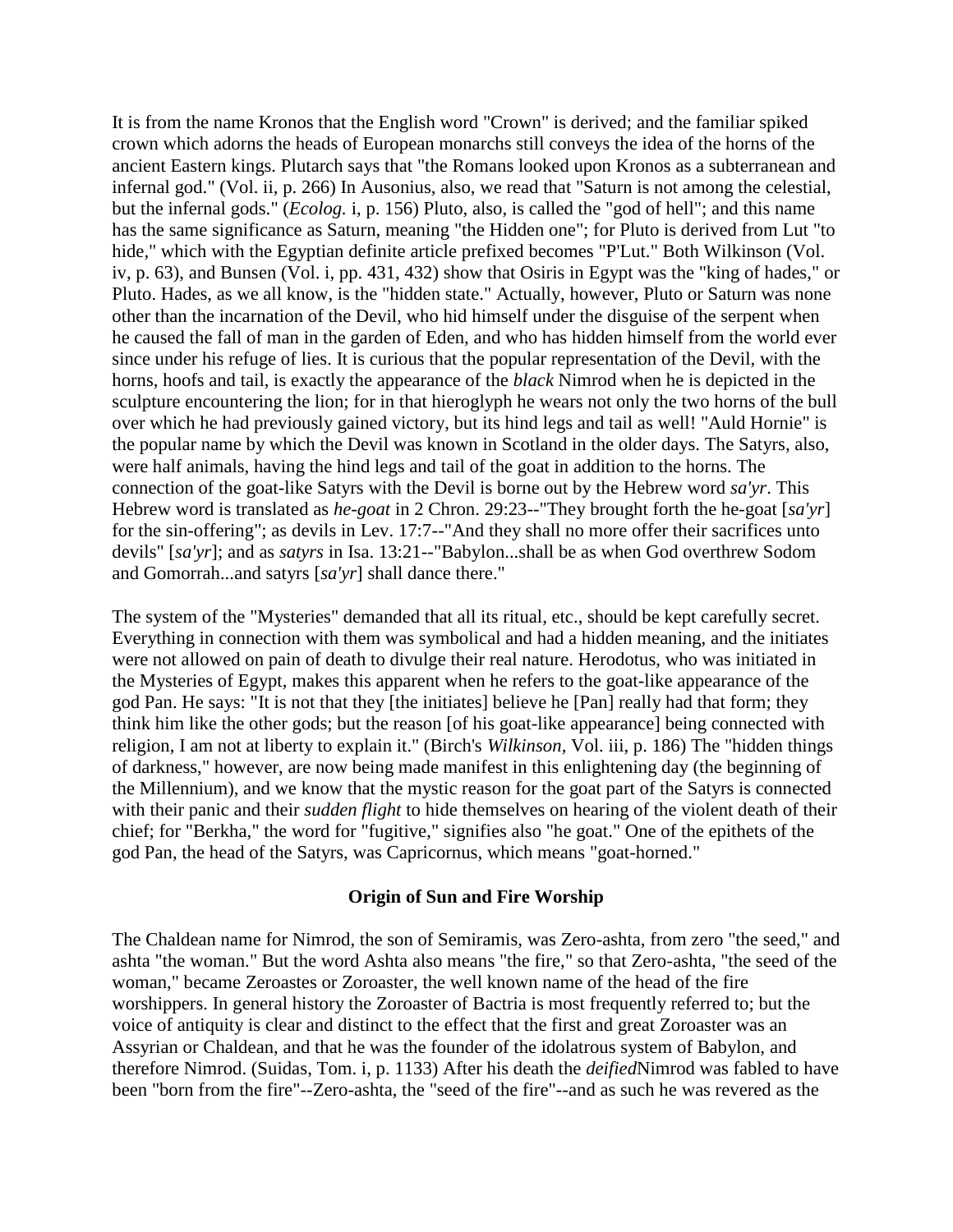great sungod Baal. Theophilus of Antioch informs us that Kronos, which as we have seen was one of the titles of the deified Nimrod, was in the East worshipped under the names of Bel and Bal.--Clericus, *De Philosophia Orientali*, lib. i, sect. 11, cap. 37

Nimrod was the first Babylonian king, and therefore the title Molech is primarily applied to him, for "Molech" means "king." We thus perceive why the Scriptures indicate Molech (or Moloch) to be the terrible god of fire, the earthly representative of Baal the sun god. In Jeremiah 32:35, we read: "And they built the high places of Baal, which are in the valley of the son of Hinnom, to cause their sons and their daughters to pass through the fire to Molech; which I commanded them not, neither came it into my mind, that they should do this abomination, to cause Judah to sin." It was claimed that the act of passing through the fire was for the purpose of *purifying*, and this probably reconciled the parents who sacrificed their children to Molech. They were under the delusion that the fire that consumed the little ones also *perfected* them, and made them meet for the future life. The god Tammuz, who is identified with Nimrod, and for whom the women of Israel lamented annually (Ezek. 8:14), is really connected with fire worship and with the thought of purification therefrom, for the name Tammuz is derived from *tam*, "to perfect," and *muz*, "to burn"--to make perfect by burning. This, no doubt, is the origin of the imaginary place called Purgatory, the fire of which is supposed by Papacy to be necessary to *perfect* men's souls, and to purge away the sins they carry with them into the unseen world! The error, of course, naturally arose through credulous belief in Satan's lie at the beginning, namely, that there is no real death, but that the soul is independent and immortal, and continues to live in the spirit world after the death of the body. Those who believe the truth of God are shielded from so great an error, and know that the dead shall remain in their graves till the glorious resurrection morning. How deceived the poor world has been!

In Jeremiah 19:5,6, we read: "They have built also the high place of Baal, to burn their sons with fire for burnt offerings unto Baal, which I commanded not, nor spake it, neither came it into my mind. Therefore, behold, the days come, saith the Lord, that this place shall no more be called 'Tophet,' nor 'The valley of the son of Hinnom,' but 'The valley of slaughter.'" The name "Tophet" given to the valley of Hinnom, or Gehenna as it is called in the New Testament, is derived from *toph*, which in Isa. 30:32 is translated "tabrets," *i.e.*, drums. By the noise of tabrets or drums the priests of Baal sought to drown the cries of the children who were being offered in sacrifice to the terrible Molech. Because of this abomination the Lord cursed the valley of Hinnom, and in recognition of that curse Jesus spoke of the valley as figuratively representing the symbolical "lake of fire and brimstone," the second death, into which Satan and all who follow him shall be cast at the end of the Millennial reign of Christ.

This retribution upon Satan, the author of the cruel worship of Molech, seems to be foretold In Isa. 30:27-33 under cover of the Assyrian king Nimrod, whom we have seen was the direct representative of the Devil. The passage reads: "Behold, the name of the Lord cometh from far, burning with his anger, and the burden thereof is heavy: his lips are full of indignation, and his tongue as a devouring fire...For through the voice of the Lord shall the Assyrian be beaten down, which smote with a rod...for Tophet [the valley of Hinnom or Gehenna] is ordained of old; yea for the king it is prepared; he hath made it deep and large: the pile thereof is fire and much wood; the breath of the Lord, like a stream of brimstone, doth kindle it."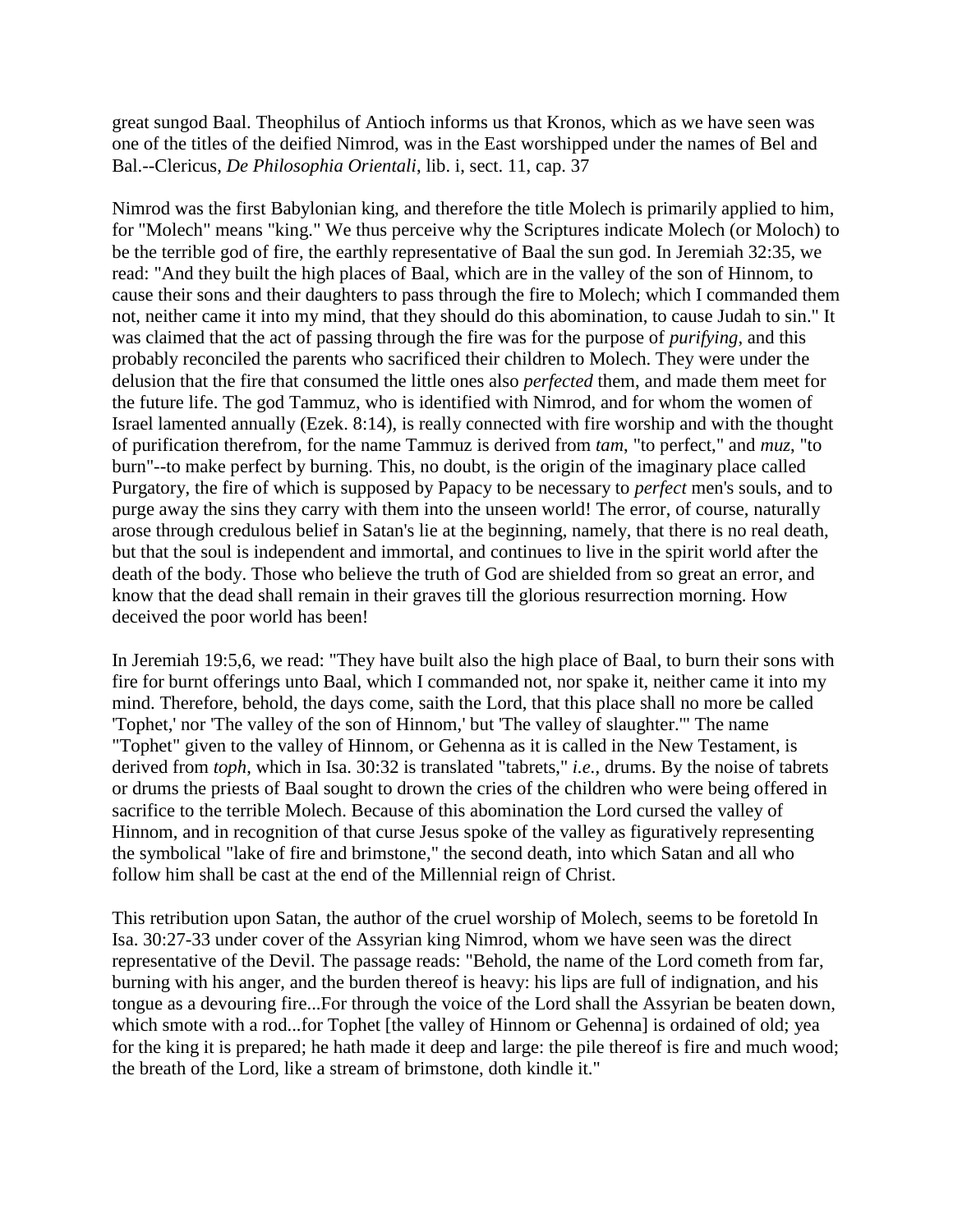Just as the valley of Gehenna, which runs along the south side of Jerusalem, is used in the Scriptures as a symbol of the second death from which there will not be a resurrection, so the valley of Jehoshaphat or Kedron, which runs along the east side of the city, is used as a symbol of the first or Adamic death, from which a resurrection is assured because of the ransom sacrifice of Jesus Christ. The Jews, and also the Mohammedans, greatly desire to be buried in this valley, for they believe that the resurrection and final judgment will take place here. (See Joel 3:1,2,12- 14.) The valley of Jehoshaphat is probably the "valley of dry bones" referred to by Ezekiel.-- Chapter 37

The story of the trial of the prophets of Baal by Elijah (I Kings 18:17-40) indicates how firmly established the worship of Baal was at that time in Israel. Elijah came boldly forward and cried: "How long halt ye between two opinions? If Jehovah is God, follow him; but if Baal, then follow him." The test proposed by Elijah as to who was the true God, Jehovah, or Baal, was to be an answer by fire; and the people agreed that this would be a proper test because Baal was the sun or fire god, and what could be more reasonable than to expect an answer by fire from him? The test vindicated the name of Jehovah, and the 450 priests of Baal were slain. Elijah's fearless action in thus ridding the land of Baal worshippers was one of incalculable blessing to the people. The worship of Baal was an even more horrible religion than is implied by presenting children as burnt offerings to him; for just as it was required in the Mosaic law that the priests should eat of part of the animals offered in sacrifice by the people (see Num 18:9, 10), so the priests of Baal ate part of the human sacrifices offered to their fire god Molech! This shows the true derivation of the name given in the English tongue to devourers of human flesh, for the Chaldean word for "the priests" is *cahna*, so that *Chana-Bal*, that is, "Priest of Baal," became *cannibal*. It is common knowledge that the priests of the sun worshippers of ancient Mexico were cannibals.

How rejoiced the poor groaning creation will be when Christ, the *true* "Sun of Righteousness," shall arise with *healing* in his wings. (Mal. 4:2) What a contrast to that cruel "sun" of all unrighteousness, which arose with death in his wings! Malachi's allusion to the "wings" of the sun is evidently derived from the well known symbol of the sun god in Egypt and Assyria. Above the doors of the ancient temples and tombs in these countries, there is usually to be seen a representation of the sun god, in the form of a round disc with wide spread wings.

Along with the sun as the great fire god, the serpent was connected. Owen says: "In the Mythology of the primitive world, the serpent is universally the symbol of the sun." (Owen, *apud* Davies's *Druids*, in note, p. 437) In Egypt the commonest sign for the sun, or sun god, is a disc with a serpent around it. (Bunsen, *Hieroglyphics*, Vol. i, p. 497) The original reason for the connection of the serpent with the sun appears to have been that, as the *physical* world receives its light from the sun, so the serpent was held to have been the great enlightener of the *spiritual* world, by giving mankind the knowledge of good and evil. This, of course, like all idolatry, is an absolute perversion of the truth; but it serves to identify the sun god with Satan. In Rev. 12:3, Satan is called a "great red dragon," or "fiery serpent." (see *Diaglott*, and compare with verse 9) Pausanius informs us that "the dragon with the Greeks was only a large snake."--lib. ii, *Corinthiaca*, cap. 28, p. 175

# **Semiramis Worshipped Under Various Names**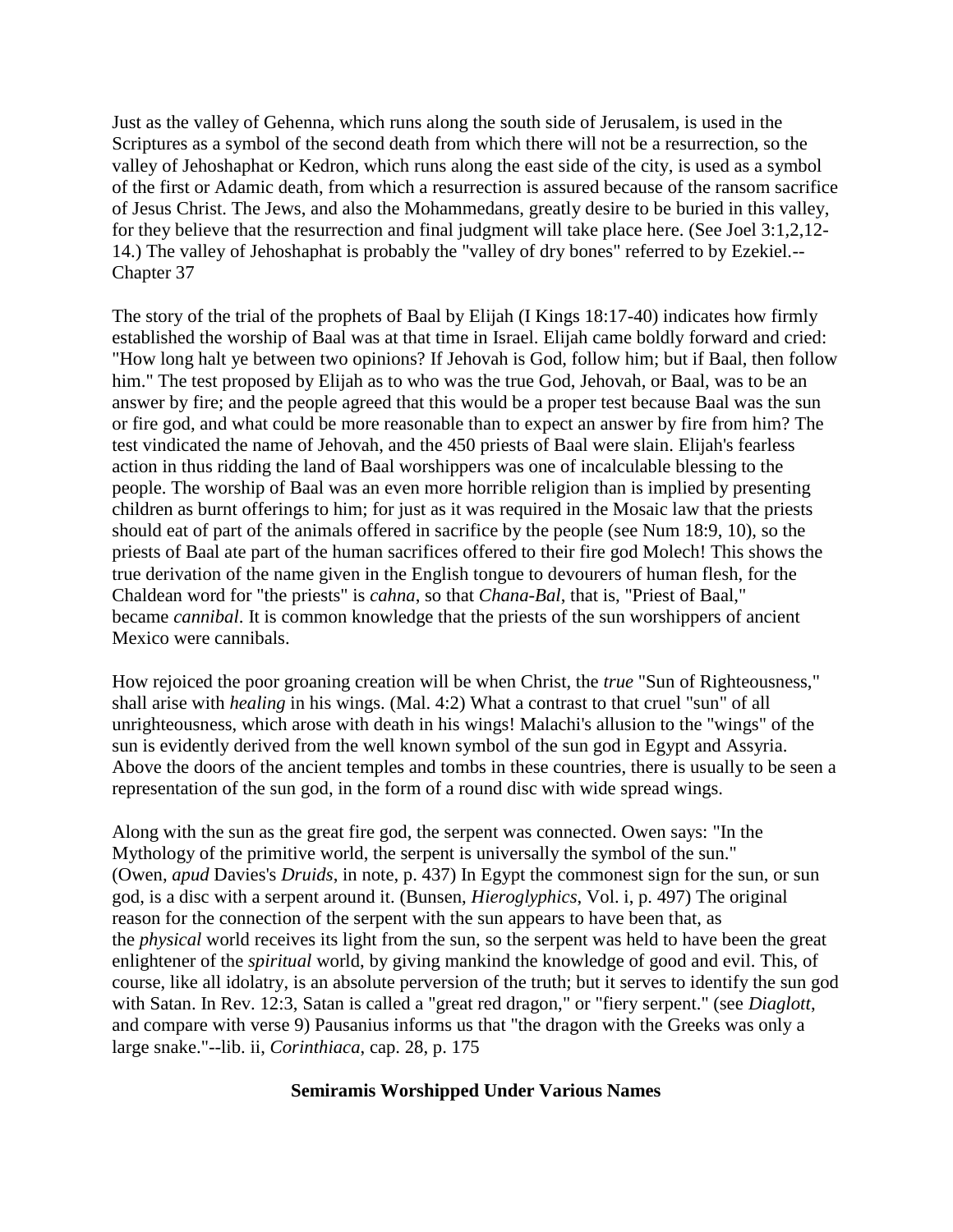Just as Nimrod was regarded as the sun, and was given the title Baal, or "lord of heaven" (for the word Baal means lord), so Semiramis, when she was likewise "deified," received worship as the Moon, the "Queen of heaven." Now, according to Athenagoras and Lucian, Semiramis was worshipped as Astarte, the Syrian goddess. (*Legatio*, Vol. ii, p. 179; *De Dea Syria*, Vol. iii, p. 382) This Syrian goddess was also known as Ishtar (Layard's *Nineveh and Babylon*, p. 629); and it is from Ishtar that the word Easter is derived. (See 1912 *Watch Tower*, 144.) Smith's *Bible Dictionary*, under the article "Ashtoreth," says: "From the connection of this goddess with Baal or Bel we should naturally conclude that she would be found in the Assyrian Pantheon, and in fact the name Ishtar appears to be clearly identified in the list of the great gods of Assyria. There is no reason to doubt that this Assyrian goddess is the Ashtoreth [or Ashtaroth] of the Old Testament and the Astarte of the Greeks and Romans...It is certain that the worship of Astarte became identified with that of Venus (or Aphrodite)."

Layard states that in the Syrian temple of Hierapolis, Astarte "was represented standing on a lion, crowned with towers." (*Nineveh and its Remains*, Vol. ii, p. 456) The name Astarte itself means "the woman that made towers," being composed of two words: "Asht-tart." Asht is the word for woman; and it is generally agreed that the last syllable "tart" comes from the Hebrew verb "Tr," which means both "to *go* round," and "to *be* round." From this is derived the Greek word "turit," and its English equivalent "turret," a round tower. Asht-turit, therefore, which is the same as "Ashtoreth" of the Hebrew, is literally "the woman that made the tower" or *encompassing* wall. Ovid mentions that Semiramis was currently believed to have "surrounded Babylon with a wall of brick." (Ovid, *Opera*, Vol. iii; *Fasti*, iv, 219-221) But there is no need to give all the credit of building the battlements of Babylon to Semiramis; the reason why she gained the honor of fortifying the city was because she in the long run became foremost in the esteem of the ancient idolators, and thus had attributed to her every virtue and characteristic that properly belonged, or was imagined to have belonged, to her son Ninus. She was also worshipped as Rhea or Cybele, the "Mother of the gods" (Paschal, *Chronicle*, Vol. i, p. 65), and as such is always represented as wearing a mural or turreted crown on her head. In this respect the Ephesian Diana exactly resembled Rhea, for Diana was likewise a tower-bearing goddess. Now, the Ephesian Diana is expressly identified with Semiramis; for Semiramis is the same as the goddess Artemis, and it is well known that Artemis was Diana. (Layard, *Nineveh and its Remains*, Vol. ii, p. 480, note) The Roman Diana was a huntress bearing a quiver of arrows. In this character she was the complement of Nimrod the "mighty hunter."

The universal adoration of the "deified" Semiramis under *various names and titles* by the Eastern nations, is prominently drawn to our attention in Acts 19:23-41. "Great is Diana of the Ephesians" the multitude shouted, "whom all Asia and the world worshippeth." It is a remarkable fact that this great goddess is even now worshipped in our very midst in the person of the Papal "Queen of heaven," the so called Virgin Mary, whose image is set up everywhere! A favorite image of the Romish Virgin Mary shows her standing on a large sphere, which is colored blue, and spangled with stars. On her head rests a heavy gold crown. The globe is intended to symbolize the blue vault of heaven, while the *crowned* woman herself, apparently, represents the moon as the *Queen* of heaven, that is, Astarte or Ashtoreth. By her side she holds the child who is also crowned, and who stands on a smaller star spangled blue globe. In this connection he evidently represents the sun, the *king* or *lord* of heaven, that is, Baal (remember that the word Baal means Lord). Another familiar figure of the Papal "Mother of god" shows her standing on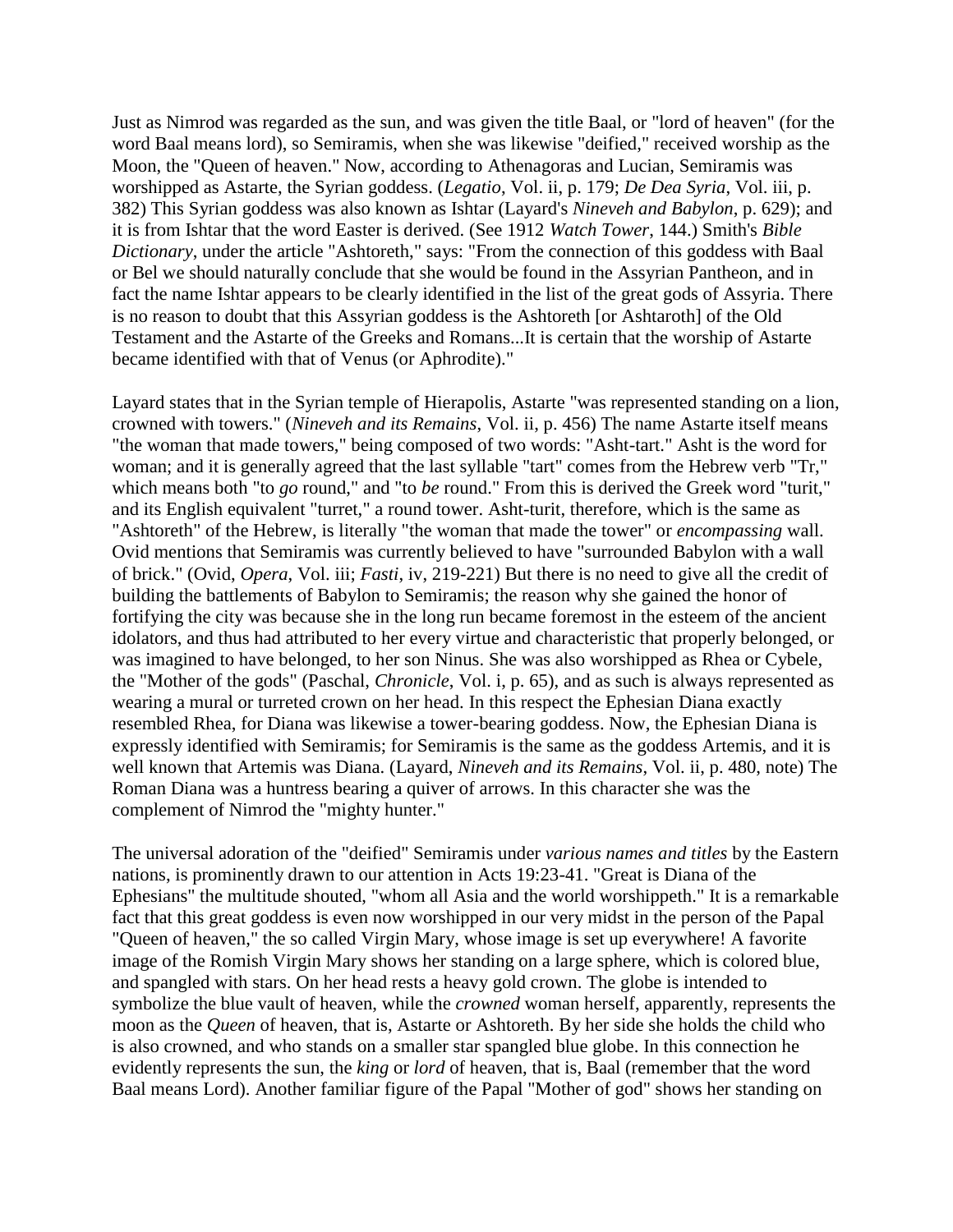clouds (sometimes a sphere), one foot treading on a serpent's head, and with the crescent of the moon at her feet. The crescent of the moon is the well known sign of Astarte or Ashtoreth, the *horns* of the moon's crescent covertly suggesting her *power* as *Queen* of heaven. Papacy maintains that it was not the seed of the woman, but the woman herself, who was to bruise the head of the serpent. Regardless of the laws of grammar the Apostate church renders God's condemnation of the serpent: "*She* shall bruise thy head, and thou shalt bruise *her* heel." In this the goddess of "Babylon the Great" is only fashioned after her type in ancient Babylon, for though it was originally claimed that Nimrod had crushed the head of the serpent, his mother was latterly given the glory of having done this great deed. (Diodorus, *Bibliotheca*, lib. ii, p. 70; Smith's *Classical Dictionary*, p. 320) Although in the first instance Semiramis derived her exalted position from the Divine character attributed to the child in her arms, she ultimately practically eclipsed her son. So also in "Babylon the Great" it is the Madonna who receives all the adoration, and to whom petitions are generally addressed. What a satire, to think that the poor world has been so blinded by Satan, that it has been deceived into worshipping a woman who is *nonexistent*! Well did the Lord forbid his people to make and bow down to images, "which see not, nor hear, nor know." (Dan. 5:23; Psa. 115:4-8) It would be difficult to understand how so great a delusion could have become universal, were it not that we are aware that Satan is the "god of this world," and that along with him are legions of demons, who have sought to impersonate the dead in various ways, bolstering up Satan's lie that there is no death. (Gen. 3:4) In Psa. 106:37 we are told that the Jews, in serving Baal or Molech, had really "sacrificed their sons and their daughters unto devils"--demons; and in Psa. 96:5 we read: "For all the gods of the nations are demons." (Septuagint version) The Apostle Paul, in 1 Cor. 10:20, says: "But I say, that the things which the Gentiles sacrifice, they sacrifice to devils"--demons.

#### **Origin of Star Worship**

The worship of the stars by the idolatrous nations was as prevalent as the worship of the Sun and Moon. Mythology identifies Nimrod and Semiramis with certain constellations. From Persian records we are expressly assured that Nimrod, after his death, was "deified" by the name of Orion, the mighty hunter, and "Placed among the stars." (*Paschal Chronicle*, tom. i, p. 64) The constellation Virgo is admitted by the most learned astronomers to have been dedicated to Ceres, who as we have seen was identical with the Egyptian Isis, and was therefore the same as Semiramis the Babylonian goddess. (Dr. John Hill, in his *Urania*,--and Mr. A. Jamieson, in his *Celestial Atlas*. See Landseer's *Sabean Researches*, p. 201.) All the signs of the Zodiac, and the other constellations and stars were associated with various gods, and incidents in connection with them, by the Chaldean astrologers. The Lord specially commanded the Israelites to on no account worship images, the sun or moon, or the stars, because of the degrading influence it would have upon them, even as it had upon the heathen nations. In Deut. 4:15-19, we read: "Take ye therefore good heed unto yourselves...lest ye corrupt yourselves, and make you a graven image, the similitude of any figure, the likeness of male or female, the likeness of any beast that is on the earth, the likeness of any winged fowl that flieth in the air, the likeness of any fish that is in the waters beneath the earth; and lest thou lift up thines eyes unto heaven, and when thou seest the sun, and the moon, and the stars, even all the host of heaven, shouldst be driven to worship them, and serve them." Yet the Jewish people frequently disregarded the Lord's command. In 2 Kings, chapters 22 and 23, we read how king Josiah, after having heard the words of the newly discovered book of the law of Moses, cleared the land of this idolatry: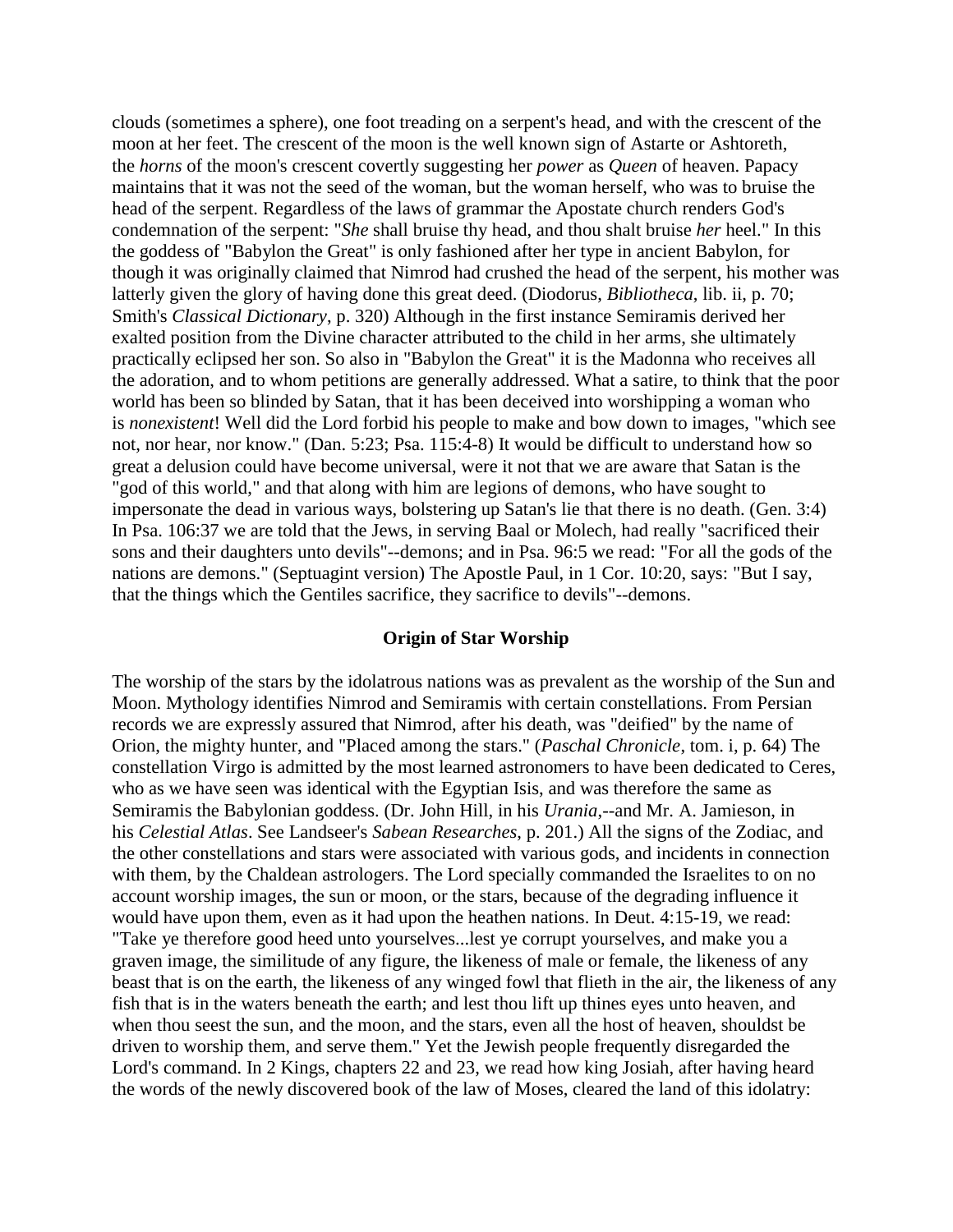"He put down the idolatrous priests...them also that burned incense unto Baal, to the sun, and to the moon, and to the twelve signs or constellations [*i.e.*, the Zodiac, the invention of the Chaldeans], and to all the host of heaven." (2 Kings 23:5, margin) This identification of their gods and goddesses with the stars by the Babylonians is a counterfeit of the *true* "deified mortals," Jesus Christ and the glorified Church; for we read in 1 Cor. 15:41,42--"There is one glory of the sun, and another glory of the moon, and another glory of the stars: for one star differeth from another star in glory. So also is the resurrection of the dead."

#### **Origin of the Fish God Dagon**

The Lord's warning to his people not to make an image of anything in the likeness of a fish, would imply that such was possible. Professor Layard in his excavations at Nineveh discovered sculptured figures of a fish god, which he identified with Dagon, the fish god of the Philistines, who borrowed it from the Babylonians. (*Nineveh and Babylon*, pp. 343, 350) In 1 Sam. 5:1-5, we read that the Philistines placed the captured ark of God in the house of their god Dagon. The next morning they found Dagon fallen upon his face to the earth before the ark of the Lord. They set Dagon up in his place again; but: "when they arose early on the morrow morning, behold, Dagon was fallen upon his face to the ground before the ark of the Lord; and the head of Dagon and both the palms of his hands were cut off upon the threshold; only the *fishy* part of Dagon was left to him. Therefore neither the priest of Dagon, nor any that come into Dagon's house, tread on the threshold of Dagon in Ashdod unto this day." (See margin.) In passing we draw attention to Zeph. 1:9--"In the same day also will I punish all those that leap over the threshold." (R.V.) The Philistines leaped over the threshold on which their god Dagon had lost his head and hands; and it appears from Zephaniah that some among the Jews who had forsaken the Lord were worshipping Dagon, and were leaping over the threshold in deference to him! Berosus, describing this fish god, says that "its body was that of a fish, but *under* the head of the fish was that of a man, and to its tail were joined a woman's feet. (Cory's *frag.*, p. 30) From Layard's sculptures we notice that the figure had also hands. Now, what could have suggested such a peculiar combination of man and fish? And what could have induced the Babylonians to set up so strange an object in a temple to worship as a god? When we remember than an image is a hieroglyphic, that every feature of it is intended to convey to the beholder some message, or suggest some attribute concerning the god whom the image represents, we can perceive that this fish god described a man who had been in some respects like a fish. It appears that not only were Nimrod and Semiramis raised to the status of god and goddess in the Mysteries, but that as *Father* (Kronos) and *Mother* (Rhea) of the gods, they were the forerunners of numerous other "deified mortals."

The fish god Dagon could not have represented anyone more perfectly than Ham (or possibly Noah), for did not this man live through the waters of the flood which destroyed all "in whose nostrils was the breath of life"? In this respect, then, he was like a fish, because we do not read that fish were destroyed in the deluge. (Gen. 7:21, 22) Without doubt this is the origin of that mythical creature called the mermaid and the merman.

The great apostate church of the Gospel Age, true to its Babylonish origin, has actually adopted this fish god in its ritual; for the pope on certain occasions manifests by his head gear that he is the direct representative of Dagon. As it was an indispensable rule in all idolatrous religions that